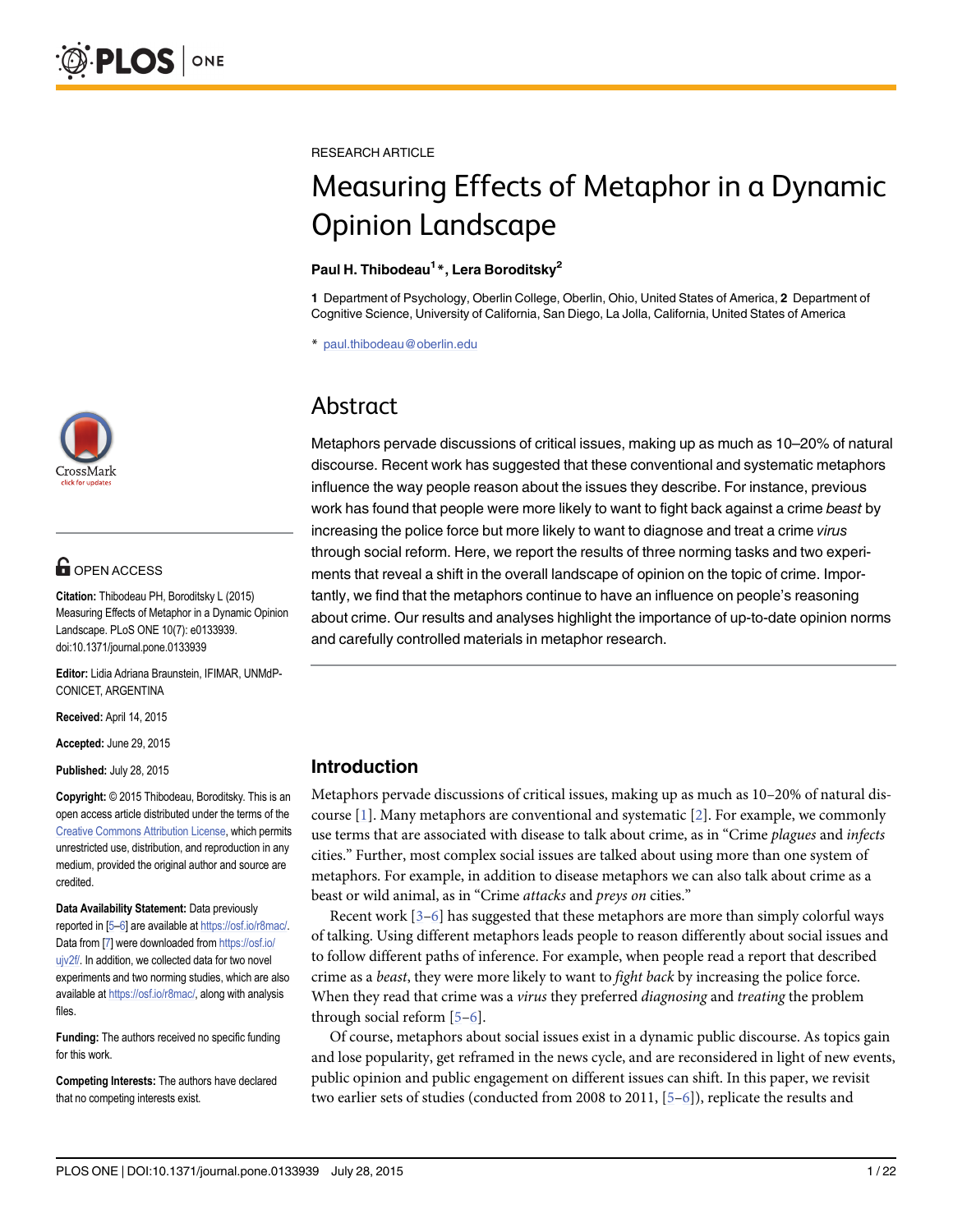compare our new data with both of the older data sets and with other recently collected samples [\[7\]](#page-20-0).

## Plan of the Paper

This paper follows up on the findings reported in Thibodeau and Boroditsky  $[5-6]$  $[5-6]$  $[5-6]$ . The original studies demonstrated that metaphorically framing crime as a beast led people to seek more enforcement-oriented policies (harsher prison sentences, more police patrols) while framing crime as a virus led people to prefer reform-oriented solutions (improving economic welfare and reforming education). The same pattern was replicated across 6 experiments, whether participants generated their own solutions or picked among alternatives, and across several other variations in methodology and materials [[5](#page-20-0)–[6\]](#page-20-0).

Here we present a new set of follow-up studies and offer a detailed analysis of the data. Rather than simply looking at a reduced dichotomous coding of responses, we consider the full pattern of participants' choices. We also present a new set of norming studies, run in the same time-period as the new replication studies. These norms provide a necessary measure of participants' understanding of the response choices against which the data can be interpreted. Further, we reanalyze data from a study published by another laboratory [[7\]](#page-20-0) that also show a metaphor framing effect, when current attitudes toward crime are taken into account.

We find that the overall choice pattern, and critically, participants' interpretation of one of the response options, has shifted since 2011. In norms conducted in 2011 the suggestion of reducing crime by developing "neighborhood watch" programs was seen as more enforcement-oriented and consistent with the beast frame, whereas in norms conducted in 2014, participants viewed this same response option as more reform-oriented and consistent with the virus frame. When this response option is coded appropriately with respect to the relevant opinion norms, we see the same effect of metaphorical frames as reported in [\[5](#page-20-0)–[6\]](#page-20-0).

Next, to make sure that the effects of metaphorical framing do not depend on the interpretation of this particular response option, we conduct a study that excludes this policy response. We again replicate the original effects of metaphorical frame.

Finally, we consider potential non-metaphorical versions of our stimuli, framing crime as a problem or horrific problem instead of as a virus or a beast. We present the results of a norming study that highlights the complexity and nuance of linguistic stimuli. While it is tempting to imagine non-metaphorical "equivalents" for metaphorical frames as control stimuli, we show that such a substitution introduces an assemblage of uncontrolled changes in meaning, vividness, and arousal.

We conclude with a discussion of methodology practices and challenges in modern research on language and reasoning, and address some frequently asked questions, including the implications for the burgeoning culture of rapid replication in the behavioral sciences.

## Methods

The analyses described in this paper include data from three sources, including samples reported in Thibodeau and Boroditksy [\[5](#page-20-0)–[6\]](#page-20-0) and by Steen, Reijnierse, and Burgers [\[7](#page-20-0)]. Data previously reported in  $[5-6]$  $[5-6]$  $[5-6]$  $[5-6]$  are available at <https://osf.io/r8mac/>. Data from [\[7](#page-20-0)] were downloaded from <https://osf.io/ujv2f/>. In addition, we collected data for two novel experiments and three norming tasks, which are also available at <https://osf.io/r8mac/>, along with analysis files. The samples and methods for the novel studies are described in this section.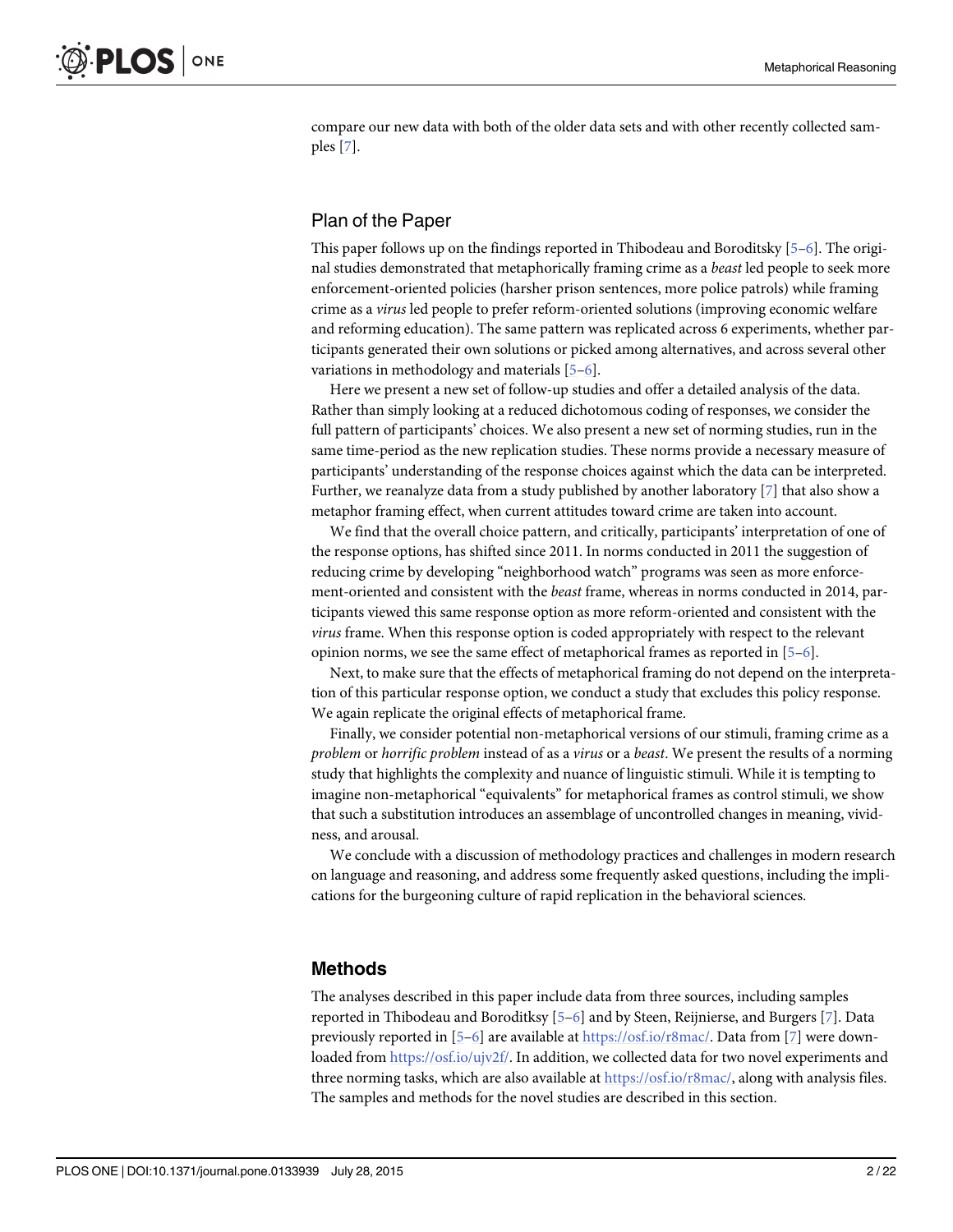## Ethics Statement

The experiments reported here were done in accordance with the Declaration of Helsinki. Additionally, they followed the ethical requirements of the Oberlin College institutional review board and complied with ethics guidelines set forth by the IRB recommendations; the Oberlin College institutional review board reviewed and approved the protocol for studies presented here. Participants were informed that their data would be treated anonymously and that they could terminate the experiment at any time without providing any reason. We received informed consent from all participants before they participated in an experiment. The first page of the study described the potential risks and benefits of participation. Upon agreeing to these conditions, participants clicked a radio button as an indication of their consent; they were then provided with additional instructions and the experimental materials.

## **Participants**

Four samples of participants were collected for the present analyses. Each sample was recruited from Amazon's Mechanical Turk ([mturk.com](http://mturk.com)) using three exclusion criteria: we restricted our sample to participants living in the United States, who were at least 18 years old, with a performance rating of at least 90%. We paid people \$1.00 in exchange for their participation.

The surveys were implemented in Qualtrics. At the end of each study, participants were given a completion code, which they were instructed to submit into the Turk interface. Data from participants who failed submit an accurate completion code were excluded from analyses.

Since variants of this experiment have been run on Mechanical Turk several times (e.g., [\[5](#page-20-0)– [7\]](#page-20-0)), we asked participants in Experiments 1 and 2 if they had ever completed a similar study at the end of the survey: "Have you previously completed a study that is closely related to this one in which you read a story about crime and had to make a decision about what kind of response the community should adopt?" Participants who indicated that they had completed a similar study were excluded from analyses.

After completing the study, participants were asked background questions, including their age, sex, political affiliation, and educational history (see Table 1 for full demographic information by study).

The five-response-option version of this experiment in previous work yielded effect sizes of .17 and .15 (Cohen's w) [[6\]](#page-20-0). A power analysis ( $\beta$  = .8) revealed that, given this effect size, our sample should include between 150 and 200 participants in each of the two metaphor framing conditions. We estimated that as many as 25% of the participants that we sampled would have to be excluded because they had previously participated in a related study or because they would submit an incorrect completion code. As a result we collected data from 650 participants in Experiments 1 and 2 (in which there were two framing conditions).

#### Table 1. Participant information for the norming studies and experiments.

|                         | <b>Norming 1: Responses</b> | <b>Norming 2: Frames</b> | <b>Experiment 1: Five options</b> | <b>Experiment 2: Two options</b> |
|-------------------------|-----------------------------|--------------------------|-----------------------------------|----------------------------------|
| Sampled                 | 250                         | 250                      | 650                               | 650                              |
| Analyzed N              | 242                         | 248                      | 526                               | 521                              |
| Age: M (sd)             | 32.3(11.4)                  | 32.7(10.8)               | 32.2(10.3)                        | 32.6(10.9)                       |
| Male                    | 111 (46%)                   | 144 (58%)                | 296 (56%)                         | 278 (53%)                        |
| Democrat                | 81 (34%)                    | 99 (40%)                 | 200 (38%)                         | 213 (41%)                        |
| Independent             | 93 (38%)                    | 103 (42%)                | 241 (46%)                         | 226 (43%)                        |
| Republican              | 31(13%)                     | 46 (19%)                 | 85 (16%)                          | 82 (16%)                         |
| Education: Some college | 205 (85%)                   | 221 (89%)                | 460 (87%)                         | 459 (88%)                        |

doi:10.1371/journal.pone.0133939.t001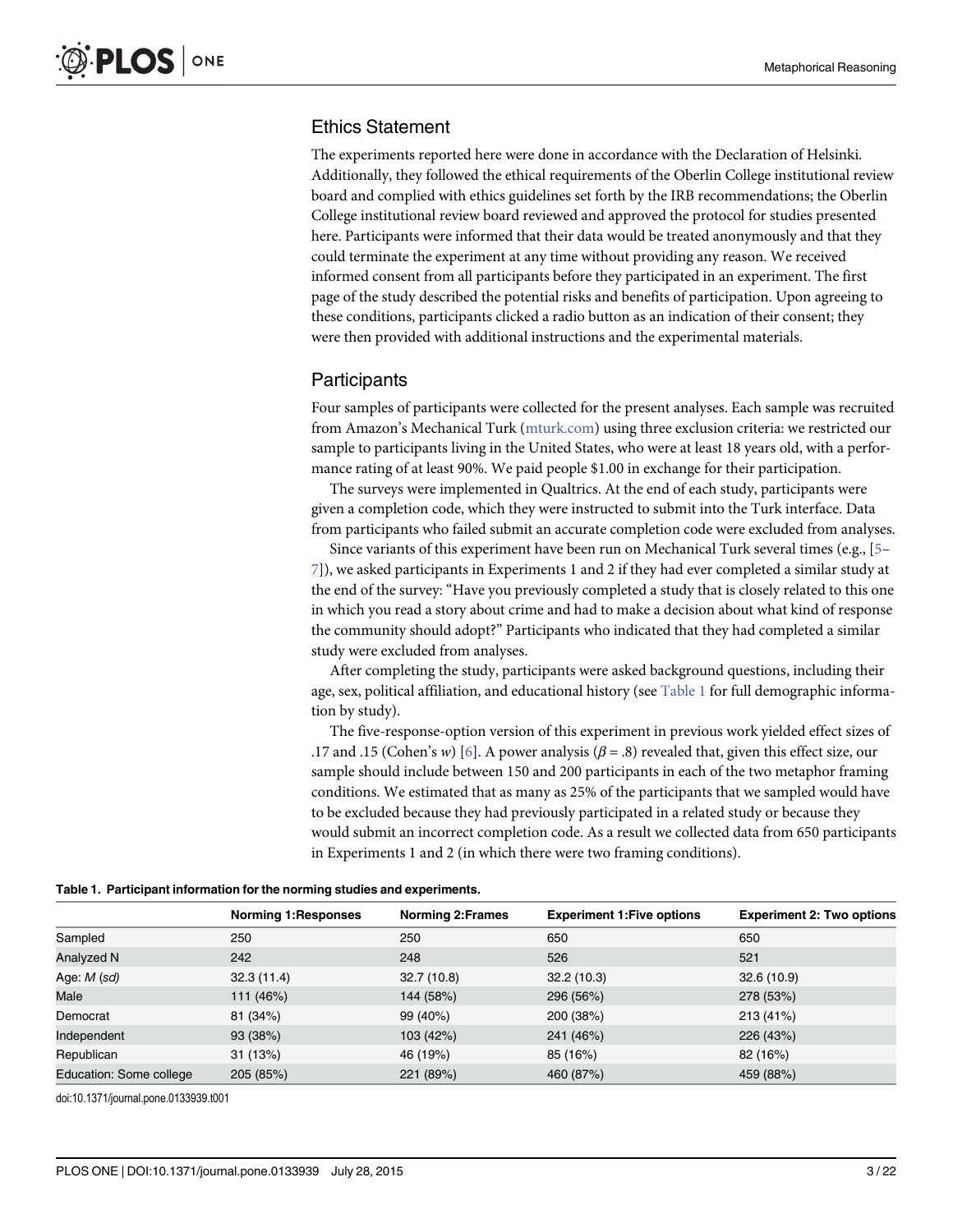Data from eight (3.2%) and two (0.8%) participants were excluded from the first and second norming studies because an incorrect completion code was submitted. Data from 84 (12.9%) and 98 (15.1%) participants were excluded from Experiments 1 and 2 because an incorrect completion code was submitted or because participants reported having completed a similar study (e.g., [\[5](#page-20-0)–[7\]](#page-20-0) or one of the norming studies).

We also excluded data from participants who reported that English was not their first language and from participants who reported that they did not live in the US. This included 14 (2.5%) and 15 (2.7%) participants from Experiments 1 and 2, respectively. In line with  $[7]$  $[7]$ , we also excluded data from participants who responded extremely quickly or slowly (i.e. faster than 10 seconds or slower than 300 seconds). This led to the exclusion of data from 26 (4.7%) and 16 (3.0%) participants in Experiments 1 and 2 respectively.

There were no differences across conditions by age, sex, political ideology, or education in the two experiments.

### **Materials**

Norming study 1 (norming tasks 1 and 2). In the first norming study, participants were asked to complete two tasks. First, they were asked to match policy approaches to metaphors. After reading a non-metaphorically framed version of the original crime report, they were asked to match one of the five response options to the *beast* metaphor and one to the *virus* metaphor. The complete text for this task read:

Addison is a city with a crime problem. Five years ago Addison was in good shape, with no obvious vulnerabilities. Unfortunately, in the past five years the city's defense systems have weakened, and the city has succumbed to crime. Today, there are more than 55,000 criminal incidents a year—up by more than 10,000 per year. There is a worry that if the city does not regain its strength soon, even more serious problems may start to develop.

The city's officials know that they have to change certain policies in response to the problem, but they aren't sure which policies to change or how much to change them. Two of the city's officials are leading this debate and they tend to talk about the problem in different ways.

One argues that "Crime is a VIRUS ravaging the city of Addison."

The other argues that "Crime is a BEAST ravaging the city of Addison."

If you had to guess, which of the crime-reducing options listed under the "Items" menu is supported by each of the officials. Pick item that you think is most consistent with the virus expression, then drag and drop that item into the "Virus" box. Do the same with the proposal that is most consistent with the beast expression and drag and drop it into the "Beast" box (1 in each).

The five policy responses read:

- 1. Increase street patrols that look for criminals.
- 2. Increase prison sentences for convicted offenders.
- 3. Reform education practices and create after school programs.
- 4. Expand economic welfare programs and create jobs.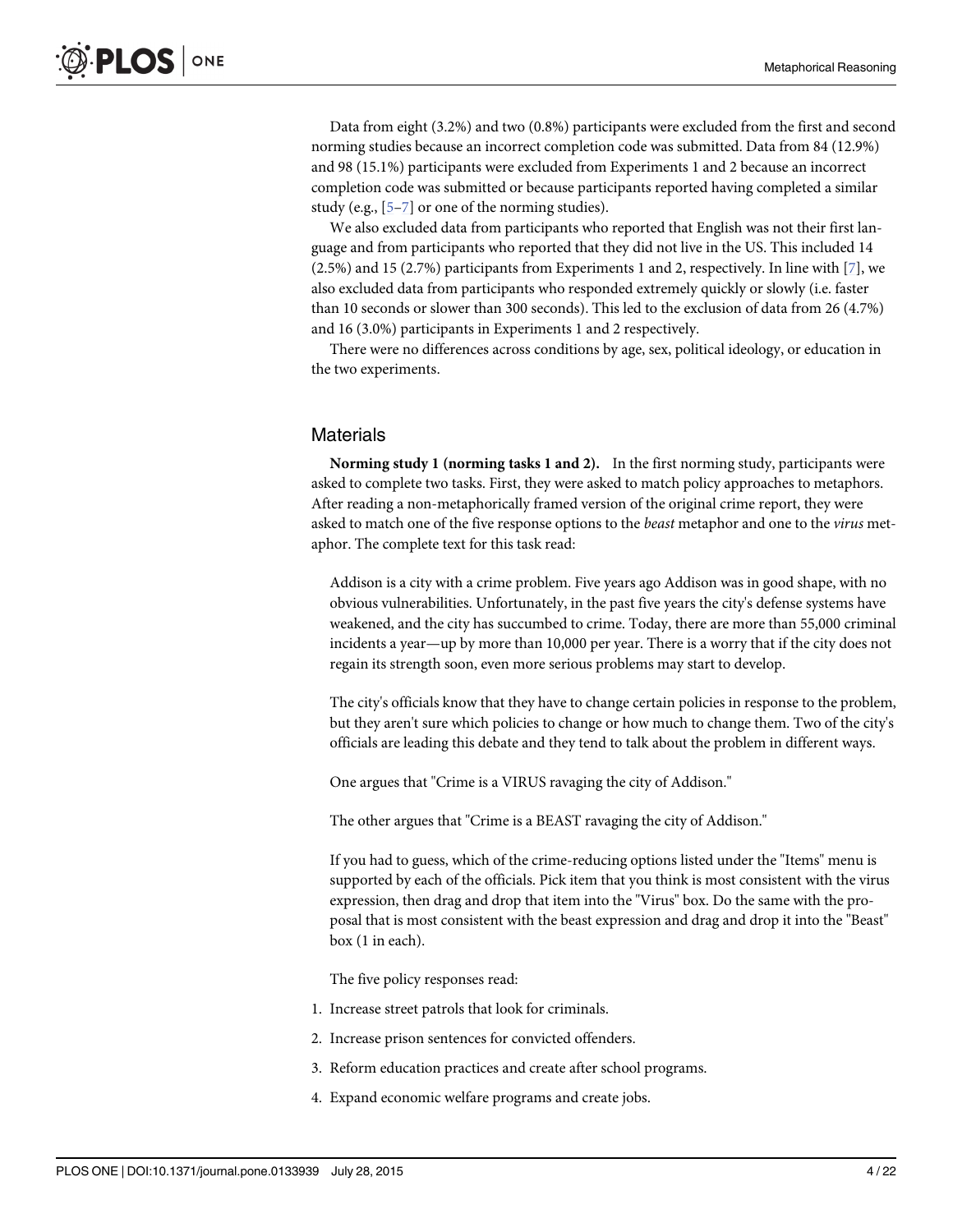5. Develop neighborhood watch programs and do more community outreach.

In the second task participants were asked to rate the degree to which each of the five policy approaches emphasized enforcement versus reform using a 101-point scale (-50 = completely reform-oriented; 50 = completely enforcement-oriented; this scale was subsequently adjusted to range from 0 to 100). The instructions for this task read:

The following approaches to reducing crime vary in the degree to which they emphasize law enforcement and social reform. For each of the policy approaches below, please rate the extent to which, in your view, each option emphasizes law enforcement versus social reform.

Use the slidebar to indicate your rating of each of the five policy approaches. More extreme negative values indicate a view that the policy approach is relatively reform-oriented; more extreme positive values indicate a view that the policy approach is relatively enforcementoriented.

The order of the policy options in both of the norming tasks was randomized. The matching task always preceded the rating task.

Norming study 2 (norming task 3). In the second norming study participants were asked to rate four frames along a variety of dimensions. The frames read:

- 1. Crime is a beast ravaging the city.
- 2. Crime is a virus ravaging the city.
- 3. Crime is a problem ravaging the city.
- 4. Crime is a horrific problem ravaging the city.

Participants rank ordered the four frames in terms of how "severe they make the issue of crime seem." Then they rated the severity, metaphoricity, and conventionality of the four frames (on 101-point scales): "Please rate these descriptions of crime in terms of how {severe they make the issue seem, metaphorical the language is, common or conventional the language is}." Finally, participants were asked to select "which of the four descriptions [they] would be most likely to use to describe a severe crime problem." These questions were asked on separate screens.

Experiment 1. In Experiment 1 participants were randomly assigned to one of two framing conditions. In one, crime was described as a *virus* ravaging the city; in the other crime was described as a beast ravaging the city. The remainder of the report (i.e. the original version used in  $[6]$  and  $[7]$  $[7]$ ) was identical across conditions. After reading the report participants were asked to rank order the five response options. The amount of time that participants spent reading and ranking the responses was recorded.

On the subsequent screen participants in each of the three experiments were asked to recall the frame that they had read during the task: "The crime report that you read began by saying 'Crime is a \_\_\_\_\_\_\_\_\_ ravaging the city of Addison.' Please fill in the blank to the best of your ability from memory (do not click the back button to check the story)." Unfortunately, due to a coding error data from 135 (25.7%) participants did not receive this question. Data from these participants were excluded from one set of analyses (a test of whether the metaphors covertly affected reasoning).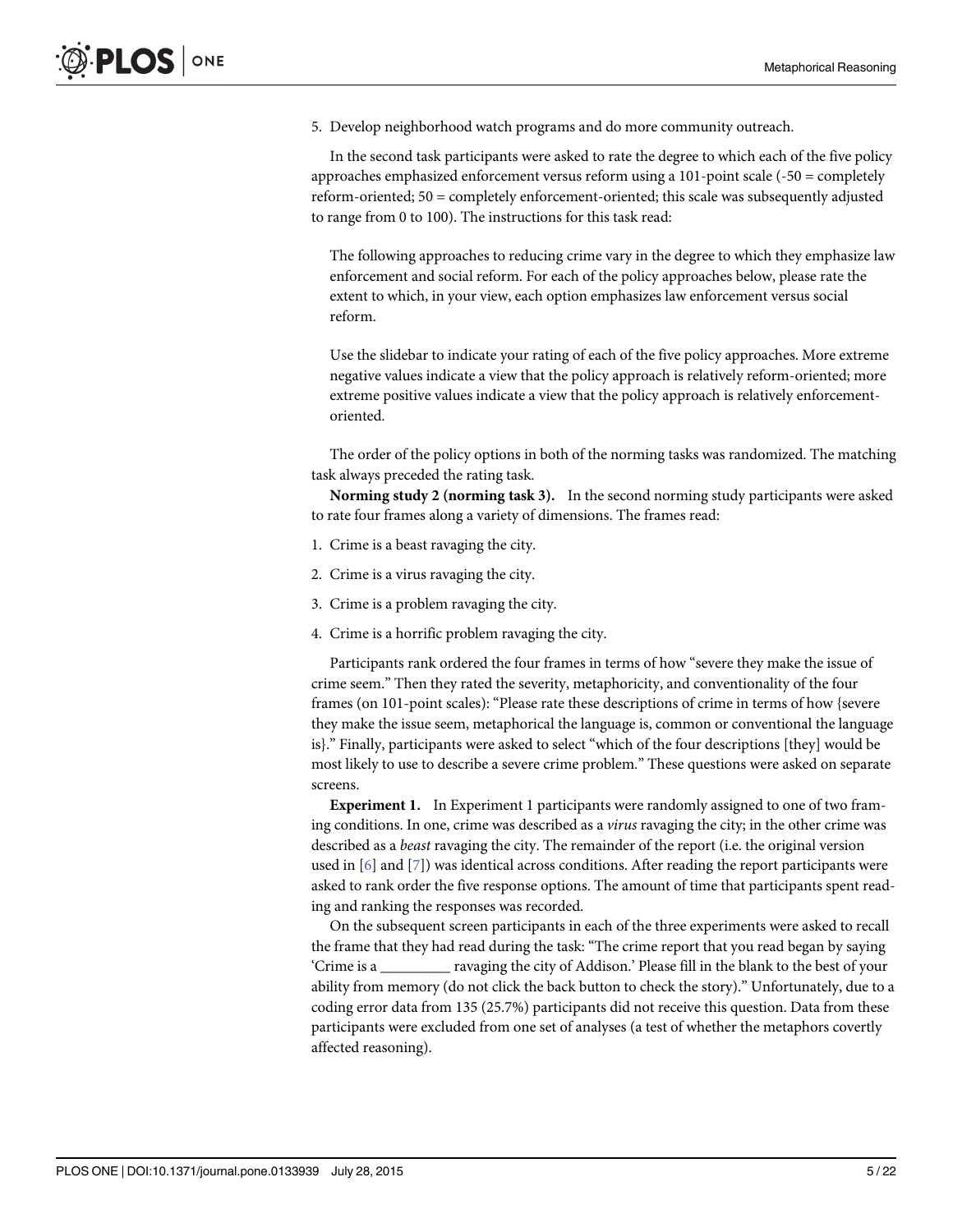<span id="page-5-0"></span>Finally, in both experiments participants were asked a set of background demographic questions, including their age, sex, educational background, first language, geographic location, and political affiliation.

Experiment 2. The materials and design for Experiment 2 were identical to those of Experiment 1, except that participants were asked to choose between two policy responses:

- 1. Increase street patrols that look for criminals
- 2. Reform educational practices and create after school programs

As with Experiment 1, a coding error led to 135 (25.7%) participants not receiving the follow-up cued recall question.

## **Coding**

Ratings. Analyses in prior work [\[5](#page-20-0)–[7\]](#page-20-0) coded the policy responses into two categories: those that were enforcement-oriented and those that were reform-oriented. To establish an empirical basis for this coding, we collected ratings of the five policy approaches along a dimension of enforcement versus reform [\[6](#page-20-0)]. In that study, we found that the "patrols"  $(M = 87.21, sd = 13.5)$ , "prison"  $(M = 85.11, sd = 22.37)$ , and "neighborhood watch"  $(M = 58.69, sd = 25.77)$  options were viewed as enforcement-oriented (i.e. above the midpoint, 50, of a scale that ranged from 0, very reform oriented to 100, very enforcement-oriented). The other two response options–"education" ( $M = 17.14$ ,  $sd = 27.13$ ) and "economy" ( $M = 20.82$ ,  $sd = 30.93$ )–were, on the other hand, viewed as reform-oriented. However, we noted that the "neighborhood watch" "option was not rated as extreme as 'street patrols' or 'prison sentences' suggest[ing] that it may represent a more balanced approach. For this reason, we did not include this option in the response set in Experiments 1 or  $2^{\prime\prime}$  (p. 4 of [\[6\]](#page-20-0)).

We repeated this norming task for the present paper to test whether people maintained a consistent view of these policy approaches over this period of time. There are several important differences in the sociopolitical context today (i.e. in 2014) relative to when the initial studies were conducted (i.e. between 2008 and 2011) that may make people think differently about crime in general or these policy approaches in particular. For instance, an economic crisis was at its peak when the initial samples were collected. In addition, the initial studies pre-dated salient incidents related to race, policing, and social justice that were major news issues in 2013 and 2014.

We found that the options that had been rated as strongly enforcement-oriented in the past were rated as strongly enforcement-oriented in the current sample: "patrols" ( $M = 86.901$ ,  $sd = 14.965$ , and "prison" ( $M = 87.479$ ,  $sd = 18.351$ ). We also found that the options that had been rated as strongly reform-oriented in the past were rated as strongly reform-oriented in the current sample: "economy" ( $M = 14.752$ ,  $sd = 21.522$ ) and "education" ( $M = 15.372$ ,  $sd = 21.578$ ).

The "neighborhood watch" option, however, was rated as more reform-oriented  $(M = 36.736, sd = 28.556)$  in the current study, significantly below the midpoint of the scale,  $t[241] = 7.226, p < .001$ , and significantly different from how it was rated in earlier studies,  $t[46.936; \text{ variances not assumed to be equal}; n_1 = 35, n_2 = 242] = 4.643, p < .001 \text{ (see Fig 1)}.$  $t[46.936; \text{ variances not assumed to be equal}; n_1 = 35, n_2 = 242] = 4.643, p < .001 \text{ (see Fig 1)}.$  $t[46.936; \text{ variances not assumed to be equal}; n_1 = 35, n_2 = 242] = 4.643, p < .001 \text{ (see Fig 1)}.$ 

Note that ratings for the other four policy options did not change significantly over this time: "patrols",  $t$ [43.38] = .12,  $p = .903$ ; "prison",  $t$ [40.89] = .60,  $p = .554$ ; "education",  $t[40.46] = .37, p = .714$ ; "economy",  $t[38.90] = 1.12, p = .268$ .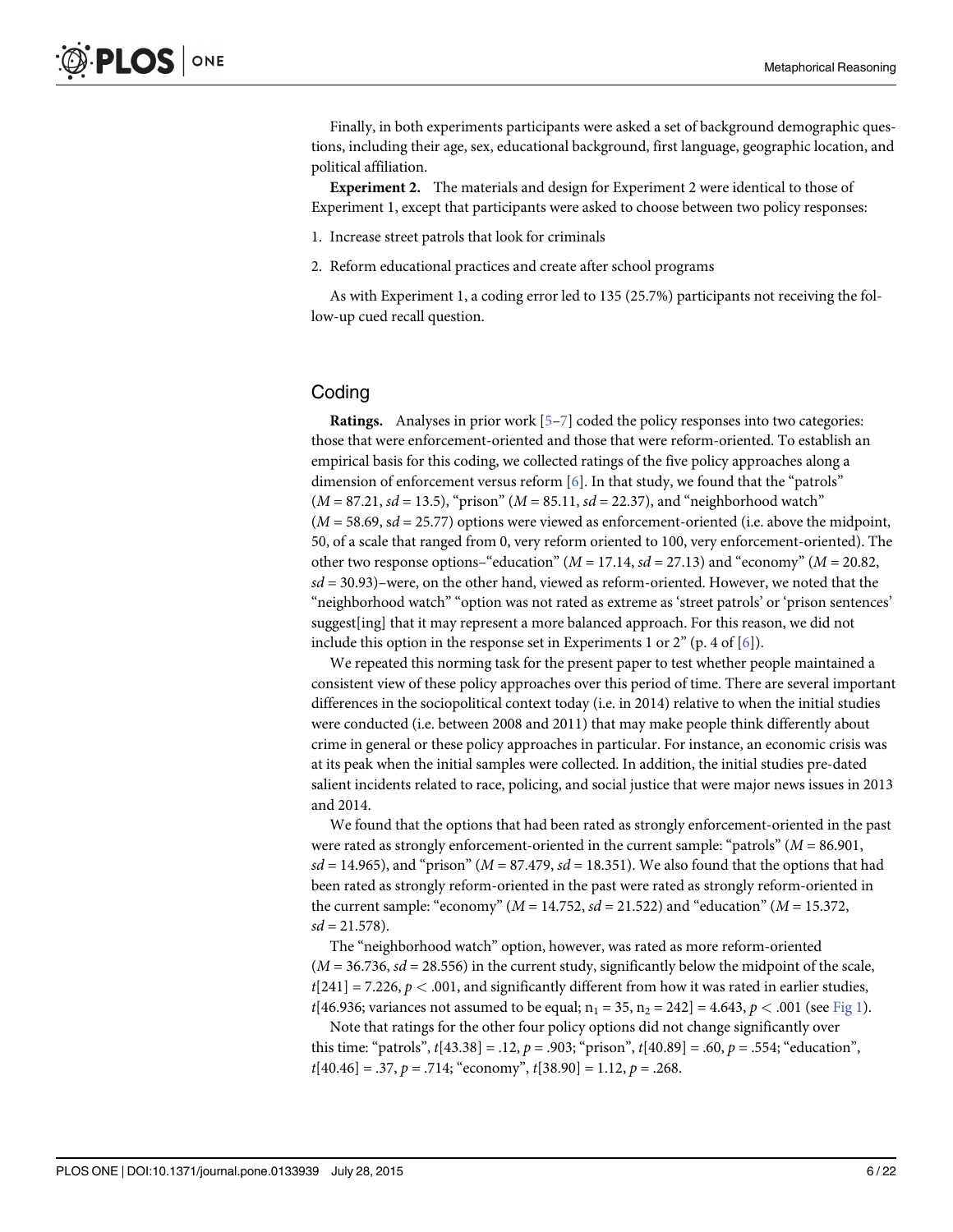

[Fig 1. R](#page-5-0)atings of the five policy responses along a dimension of reform- to enforcement-oriented.

doi:10.1371/journal.pone.0133939.g001

<span id="page-6-0"></span> $\bigcircled{{}^5}$  PLOS  $|$  one

## Matching

Although the distinction between enforcement and reform is an important one, it may not be the best way to think about the relationship between the metaphors and policies. As we have argued, our theory is that the frames will make people more likely to select policies that are congruent with the entailments of the metaphors.

To gauge which policy approaches were viewed as consistent with each of the frames, we asked participants to complete a second norming task (with the same sample that completed the first norming task). We presented participants with the original crime report (without a metaphor frame) and indicated that different politicians were using different metaphors to support different policies. We asked participants to match one of the five policies to the beast metaphor and one to the *virus* metaphor. Note that a similar norming task was reported in  $[6]$ ; however, the "neighborhood watch" option was not included in the response set because we had not included it as a response option in earlier studies [\[5](#page-20-0)] or Experiment 2 of [\[6\]](#page-20-0). [Fig 2](#page-7-0)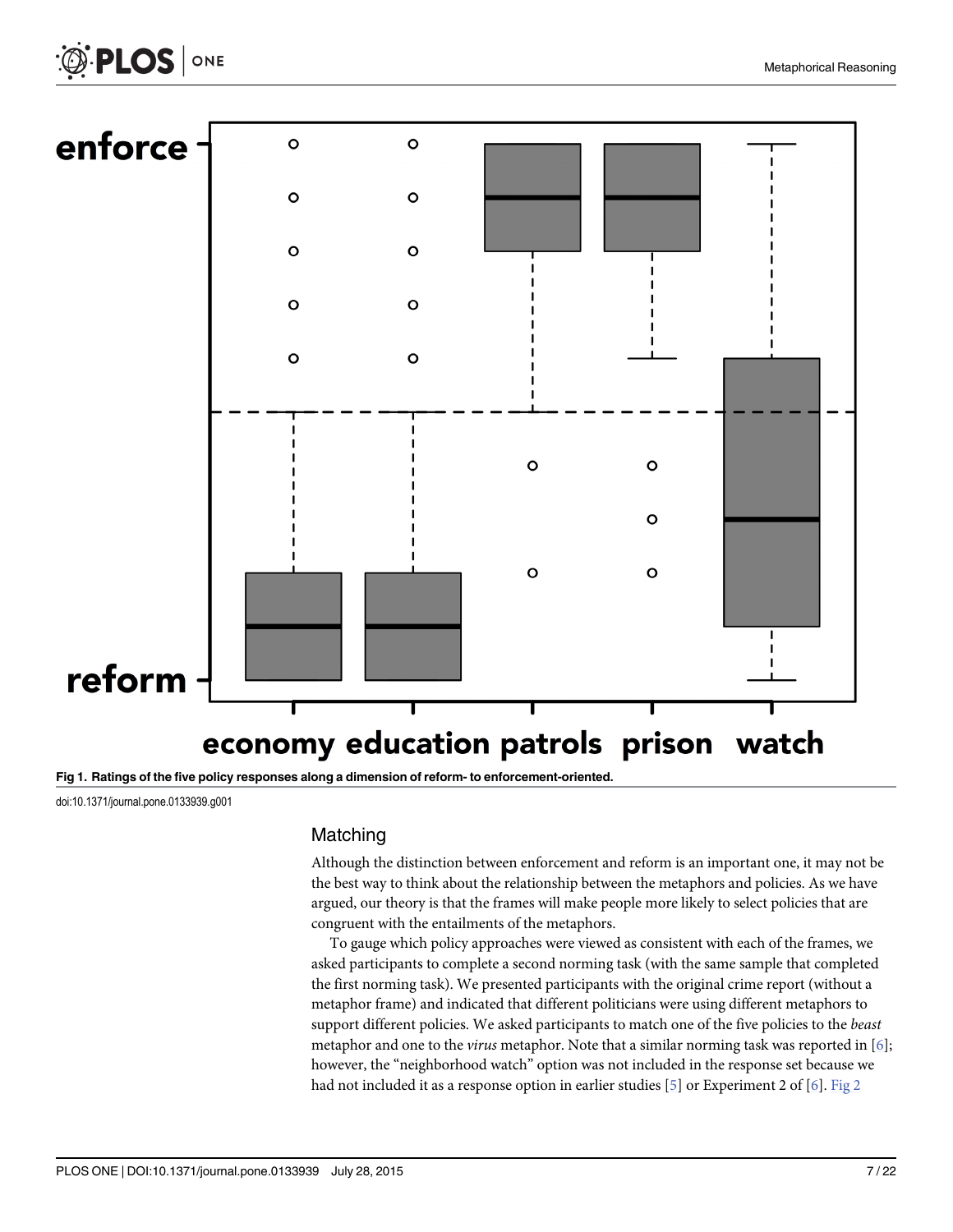<span id="page-7-0"></span>



doi:10.1371/journal.pone.0133939.g002

illustrates how participants viewed the relationships between the policies and metaphors in the current study.

Separate chi-square goodness of fit tests revealed that people matched the policies unevenly to the *beast* frame,  $\chi^2(4, N = 242) = 160.066, p < .001$ , and to the *virus* frame,  $\chi^2(1, N = 242) =$ 16.926,  $p = .002$ . That is, there was consensus among the sample that certain policies seemed to fit better with the beast frame than others and that certain policies seemed to fit better with the virus frame than others.

To determine which policies were viewed as fitting best with each metaphor we conducted five separate repeated measure logistic regressions (Bonferroni-corrected  $\alpha = .01$ )-one for each policy response. This analysis revealed that participants were more likely to match the "economy",  $\chi^2(1) = 38.666$ ,  $p < .001$  ( $\beta = -1.694$ ,  $SE = .304$ ,  $p < .001$ ), "education",  $\chi^2(1) = 27.07$ ,  $p < .001$  ( $\beta$  = -1.469, SE = .308,  $p < .001$ ), and "neighborhood watch",  $\chi^2(1)$  = 22.429,  $p < .001$  $(\beta = -1.262, SE = .284, p < .001)$  policies to the *virus* frame; participants were more likely to match policies that emphasized "patrols",  $\chi^2(1) = 37.085$ ,  $p < .001$  ( $\beta = 1.269$ , SE = .217,  $p < .001$ ), and "prison" sentences,  $\chi^2(1) = 48.529, p < .001$  ( $\beta = 1.562, SE = .241, p < .001$ ) to the beast frame.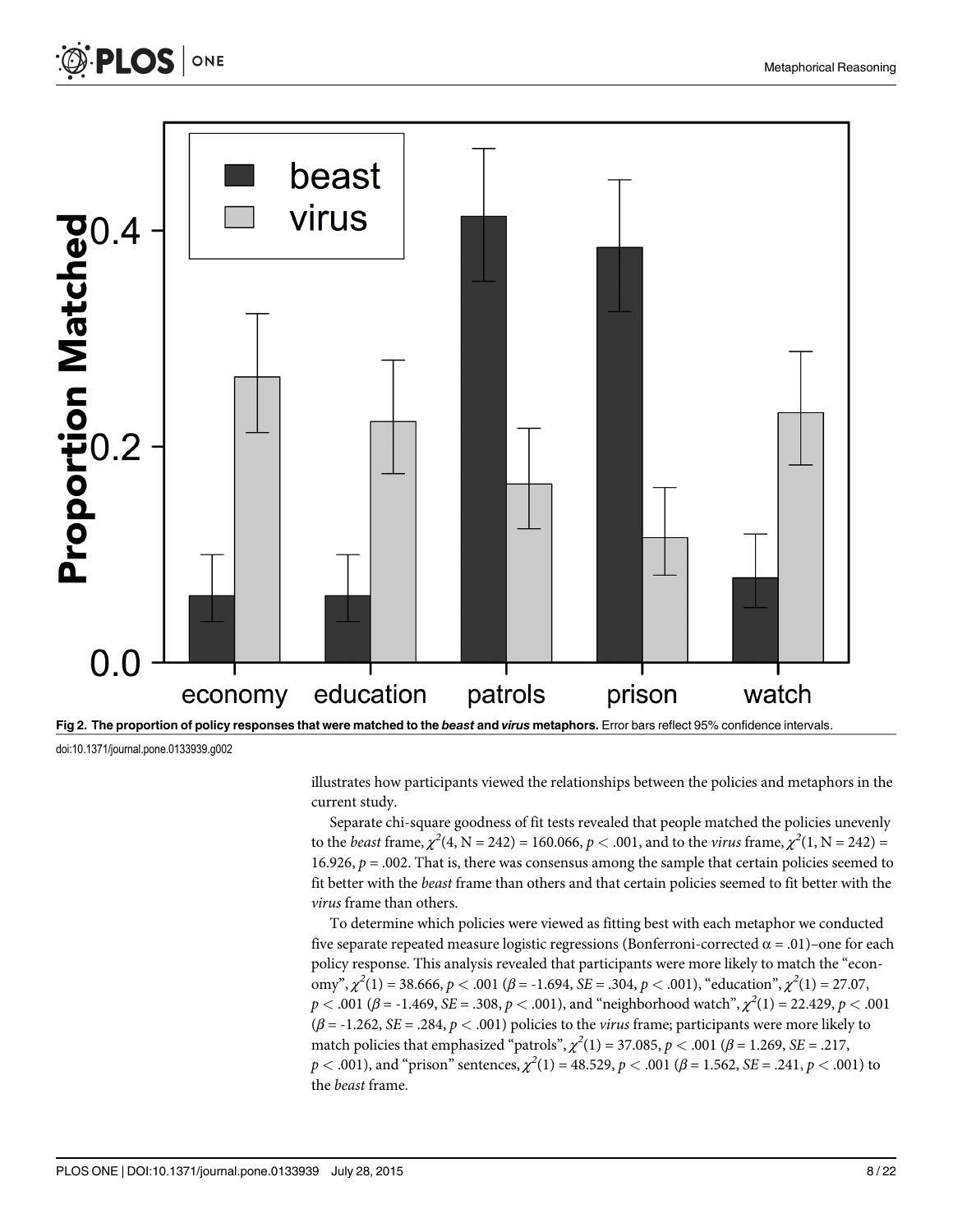<span id="page-8-0"></span>This analysis suggests that policies that address the economy, educational system, and neighborhood watches are viewed not only as more reform-oriented but should be coded as congruent with the *virus* frame. In contrast, policies that emphasize increasing police patrols and extending prison sentences should be coded as congruent with the beast frame.

One interesting detail of this effect is that the pattern was cleaner for the *beast* metaphor than virus. This may be because the entailments of the virus frame are less clear than the entailments of the beast frame, as people often talk about fighting viruses, infections, and disease  $(e.g., [3]).$  $(e.g., [3]).$  $(e.g., [3]).$ 

In several of the analyses below, we will report the results of two methods for coding the policies: one that is consistent with the older set of norms [\[6\]](#page-20-0), in which the "neighborhood watch" option is categorized as consistent with the beast metaphor; and one in which the response options are coded in a way that is consistent with the results of the more recent norming study, in which the neighborhood watch option is categorized as consistent with the virus metaphor.

## Reanalyzing Previously Published Data

In addition to the new data collected in Experiment 1, we also analyze data from a very similar study conducted by another laboratory in 2014 [\[7\]](#page-20-0). Here we focus on the results of Experiment 4, which was the only study with a sufficiently large sample to be able to detect an effect of a metaphorical frame. Also, because the data in this sample were collected close in time to our new sample and norming studies (all data collected between August 2014 and December 2014), it is the only study from the set for which we have relevant norming data.

Note that Steen et al [\[7](#page-20-0)] conducted four experiments to test for framing effects on crime. Experiment 1 was conducted in Dutch while Experiments 2–4 were conducted in English. In every case there were six framing conditions in a 2 (metaphor support: present or absent) by 3 (frame: virus, beast, or problem) between-subjects design. As the authors acknowledge, the sample sizes in Experiments 1, 2, and 3 were underpowered (with as few as 36 participants in a cell). This is far fewer than what is called for given the effect size. Indeed, even Experiment 4, which included a substantially larger sample, may be underpowered (with as few as 162 participants; as many as 180), since the replication conditions were predicted to yield the largest differences. Adding novel conditions for which intermediate effects are predicted requires even larger samples of data.

Further, although the authors of [[7\]](#page-20-0) analyzed the effects of the frames on participants' top-ranked policy preference in secondary analyses, the primary analyses were conducted on data in which the top-two policy preferences were aggregated: "We included the first two preferences for the five policy measures that were rank-ordered by participants, coding reform measures as 0 and enforcement measures as +1. This yields a scale with three values: each participant either preferred two enforcement-oriented measures (+2), one enforcement-oriented and one reform-oriented measure  $(+1)$  or two reformed-oriented measures  $(0)$ " (p. 13). The authors fit linear ANOVA models to these data.

This approach is inconsistent with that of  $[5-6]$  $[5-6]$  $[5-6]$  $[5-6]$  $[5-6]$ , and is problematic for psychological and statistical reasons [[8\]](#page-20-0). On psychological grounds, it is likely that participants most carefully considered their top ranked option. On statistical grounds, it is more appropriate to treat these data (either the top choice or an aggregate measure of the top two choices) as categorical  $[8]$  $[8]$ . Although it is common to analyze categorical data using ANOVAs, this approach "can lead to spurious null results and spurious significances ... [that] go beyond the normal chance of Type 1 and Type II errors" [p. 435, 8, italics in original]. For instance, in considering participants' top two policy preferences, there are only three levels to the scale, but probability mass is assigned to values that can never occur (i.e. values less than 0 or greater than 2). For these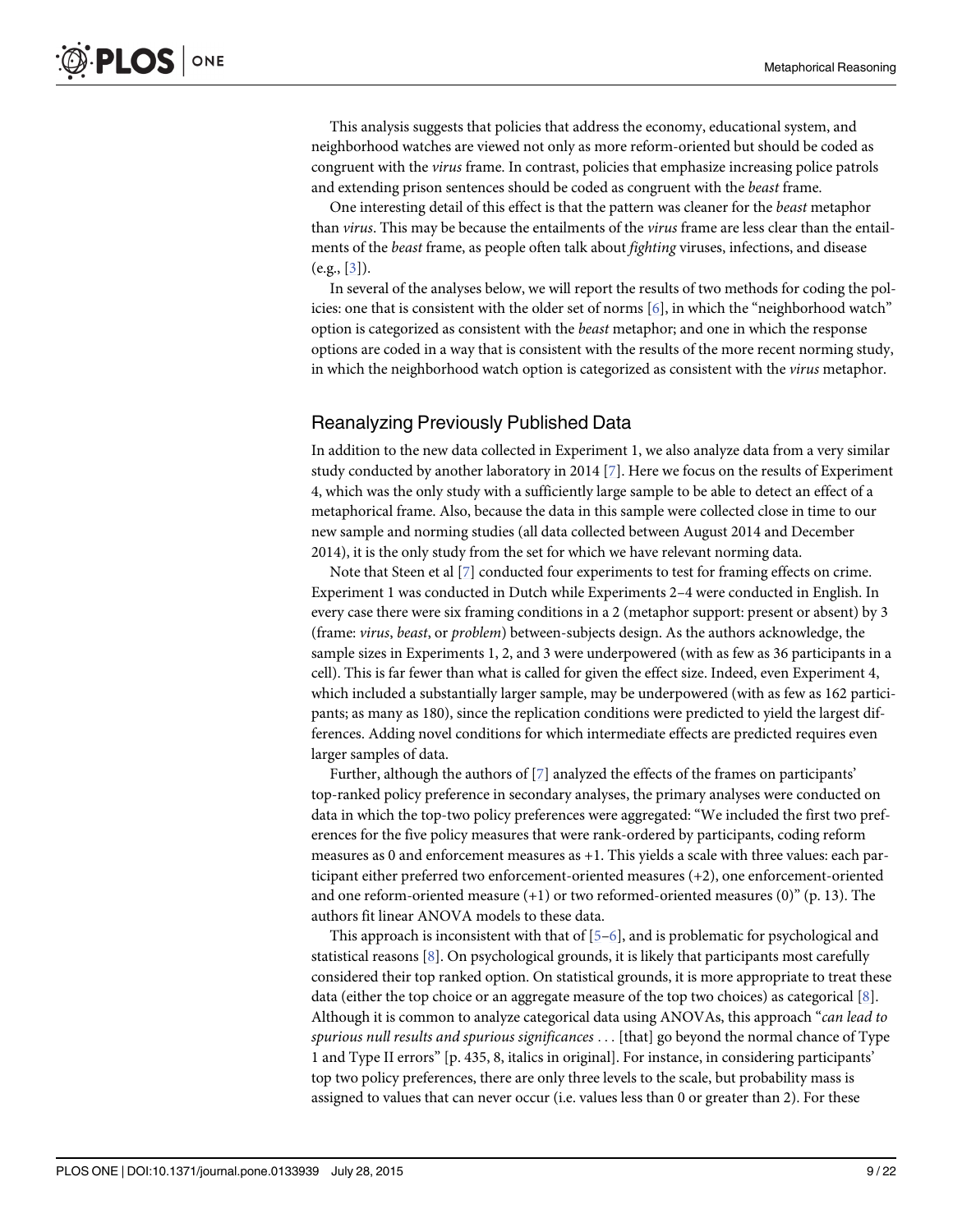<span id="page-9-0"></span>reasons (i.e. consistency with previous work and statistical appropriateness), we will analyze participants' top choice using statistical techniques for categorical data analysis (i.e. logistic regression and chi-square).

## Modeling Data

Many of the analyses that we report involve fitting logistic regression models with several predictors. The primary benefit of fitting logistic regression models is that we can include demographic characteristics as covariates. This is important as we have found that people with, for instance, different political ideologies tend to think differently about crime and are affected differently by the frames  $[5-6]$  $[5-6]$  $[5-6]$  $[5-6]$  $[5-6]$ . To find the best fitting logistic regression models for the data, we utilized a stepwise model selection algorithm from the MASS library in  $R$  [[9](#page-21-0)–[10](#page-21-0)]. This algorithm takes a maximally parameterized model and tests alternatives that include subsets of predictor variables by comparing AIC values (by both pairing down from the maximally parameterized one and working up from the minimally parameterized one) in order to find the best fit for the data [[11\]](#page-21-0).

For consistency, we fit the same maximally parameterized model in every analysis. This model included tests of main effects by frame (e.g., beast, virus), time spent reading the report, political affiliation (Democrat, Republican, Independent), age, sex, and education. This model also included tests for interactions between the frame and covariates (e.g., the frame and time spent reading the report; the frame and political ideology; the frame and age; etc). As a result, in most cases the initial models included 14 parameters. We report the best fitting model as well as indices of fit (AIC) for the best fitting model, the maximally parameterized model, and the minimally parameterized model (i.e., one that solely included an intercept).

## Results

## Do the "virus" and "beast" metaphors affect the way people think about crime?

We first present analyses based on the full distribution of responses. We then analyze the data as dichotomously coded according to old opinion norms (collected in 2011), and new opinion norms (collected in 2014).

## The Full Distribution of Responses

Before looking at the effect of the frames on responses, we examined the overall popularity of each policy by experiment. We found that in both Experiment 4 of  $\lbrack 7 \rbrack$  and our Experiment 1, participants were extremely unlikely to choose the option having to do with the "prison system" (3.4% and 7.4%). In [\[7\]](#page-20-0) the "neighborhood watch" option was the most popular (30.9% selected) whereas in our study, the option calling for increased "street patrols" was the most popular (29.5%). Despite this similarity, we found a difference in the distributions of policy preferences across the two experiments,  $\chi^2(4, N = 876) = 24.554, p < .001$  (see Table 2).

One possible explanation for this difference may have to do with the ordering of the policy options in the two experiments. In our prior work  $[5-6]$  $[5-6]$  $[5-6]$  $[5-6]$  $[5-6]$  and in Experiment 1, we randomized

#### Table 2. The frequency (and proportion) of each policy chosen in Steen et al.'s Experiment 4 [\[7\]](#page-20-0) and the current Experiment 1.

|                     | Economy      | Education   | <b>Patrols</b> | Prison      | Watches     |
|---------------------|--------------|-------------|----------------|-------------|-------------|
| <b>Experiment 4</b> | $91(26.0\%)$ | 67 (19.1%)  | 72 (20.6%)     | $12(3.4\%)$ | 108 (30.19) |
| <b>Experiment 1</b> | 91(17.3%)    | 120 (22.8%) | 155 (29.5%)    | $39(7.4\%)$ | 121 (23.0%) |

doi:10.1371/journal.pone.0133939.t002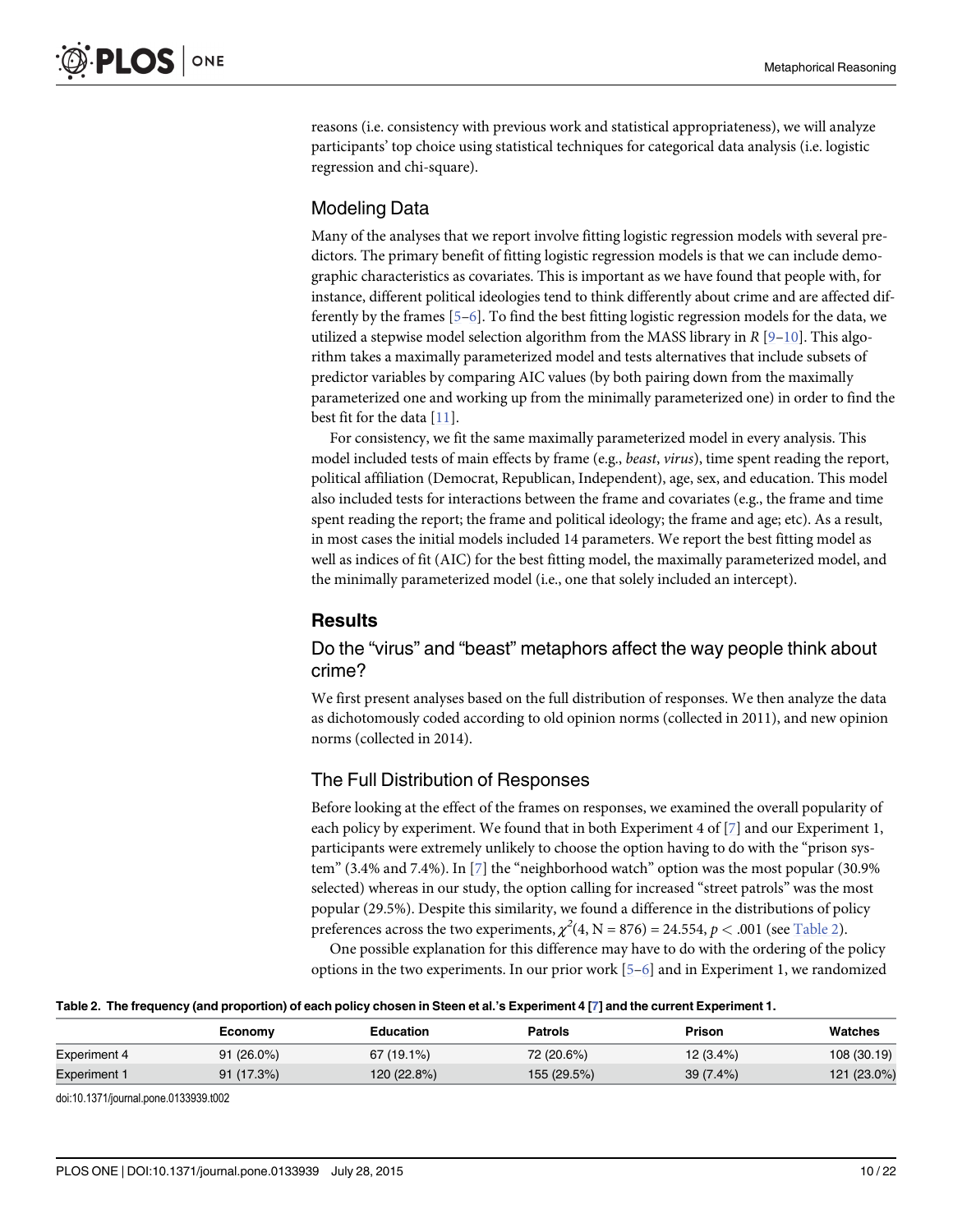<span id="page-10-0"></span>the order in which the policy approaches were presented to participants. It is not clear whether this was done in Experiment 4 of  $\lbrack 7 \rbrack$  $\lbrack 7 \rbrack$  $\lbrack 7 \rbrack$  as the authors do not report that the order of the policies was randomized. In Experiment 1, we found that participants were more likely to select options presented first or last compared to options that were presented in the middle,  $\chi^2(1, N = 526)$  = 8.791,  $p = .003$ . This may lead to overall differences between the policy preferences by sample, but it is unlikely to have affected the relationship between the frames and policy preferences (i.e. it is unlikely that randomizing–or not randomizing–the order of policies would affect people who read that crime was a beast differently than people who read that crime was a virus).

We next tested for the effects of the metaphor frame on people's policy preferences. We found that the metaphor frames affected preferences in the pooled data,  $\chi^2(4, N = 876)$  = 16.346,  $p = .003$ , Cohen's  $w = .14$ . Analyzed separately, we found a marginal effect in Experiment 4 of [*Z*],  $\chi^2(4, N = 350) = 8.609$ ,  $p = .072$ , Cohen's  $w = .16$ , and a significant effect in our Experiment 1,  $\chi^2(4, N = 526) = 13.075$ ,  $p = .011$ , Cohen's  $w = .16$  (see Panels a and b of [Fig 3\)](#page-11-0).

To determine which response option(s) drove the omnibus effect in the pooled data, we conducted five post-hoc chi-square tests of independence (Bonferroni-corrected  $\alpha = .01$ )–one for each response option–by constructing five separate a 2 (frame: virus or beast) by 2 (option chosen: yes or no) frequency tables. [Table 3](#page-12-0) shows the results of these tests and reveals that the effect was driven by the "neighborhood watches" option.

That is, people who read that crime was a virus were more likely to endorse the proposal to "Develop neighborhood watch programs and do more community outreach," than people who read that crime was a beast. Although the "neighborhood watch" option was coded as enforcement-oriented by Thibodeau and Boroditsky  $[5-6]$  $[5-6]$  $[5-6]$  and in  $[7]$  $[7]$ , and therefore congruent with the beast frame, as we described above, it is, according to 2014 opinion norms, more reformoriented and consistent with the virus frame in these samples.

In Thibodeau and Boroditsky's earlier samples that included the "neighborhood watch" option (i.e.  $[6]$  $[6]$  Experiments 3 and 4), the overall distribution of choices (see [Fig 3\)](#page-11-0) differed from that of the more recent samples (see Panel c of [Fig 1](#page-6-0)),  $\chi^2(4, N = 1,400) = 61.281$ ,  $p < .001$ . Bonferroni-corrected ( $\alpha$  = .01) post-hoc tests revealed that, in the past, people were more likely to endorse policies that emphasized the economy (32.3% vs. 21.1%),  $\chi^2(1)$  = 24.626,  $p < .001,$ and prison sentences (13.5% vs. 6.9%),  $\chi^2(1)$  = 19.255,  $p < .001;$  people were less likely to endorse policy approaches that emphasized neighborhood watches and community outreach (15.8% vs. 26.2%),  $\chi^2(1) = 21.646$ ,  $p < .001$ . There was not a significant difference in the proportion of people who endorsed education (17.7% vs. 19.5%),  $\chi^2(1) = .645$ ,  $p = .422$ , or street patrols (20.6% vs. 26.3%),  $\chi^2(1) = 6.194$ ,  $p = .013$ .

The move away from policies grounded in the economy and prison system, and toward policies grounded in community outreach, suggests that there may have been a cultural shift in how people conceptualize aspects of crime (including neighborhood watch programs, prison, and policing), the economy, and education over the past six years.

To understand how these cultural shifts may have effected the interpretation of results reported in [[7\]](#page-20-0) as either enforcement- or reform-oriented we dichotomized the responses according to both 2011 opinion norms, and according to the more relevant 2014 opinion norms.

## Analyses based on OLD opinion norms

**Re-analyses of Steen et al.'s experiment 4 [[7\]](#page-20-0).** Data from Experiment 4 of [\[7](#page-20-0)] was coded according to 2011 opinion norms, with the neighborhood watch option coded as enforcementoriented and consistent with the beast metaphor. We reanalyzed the data according to this same coding scheme. The best-fitting logistic regression model for these data included nine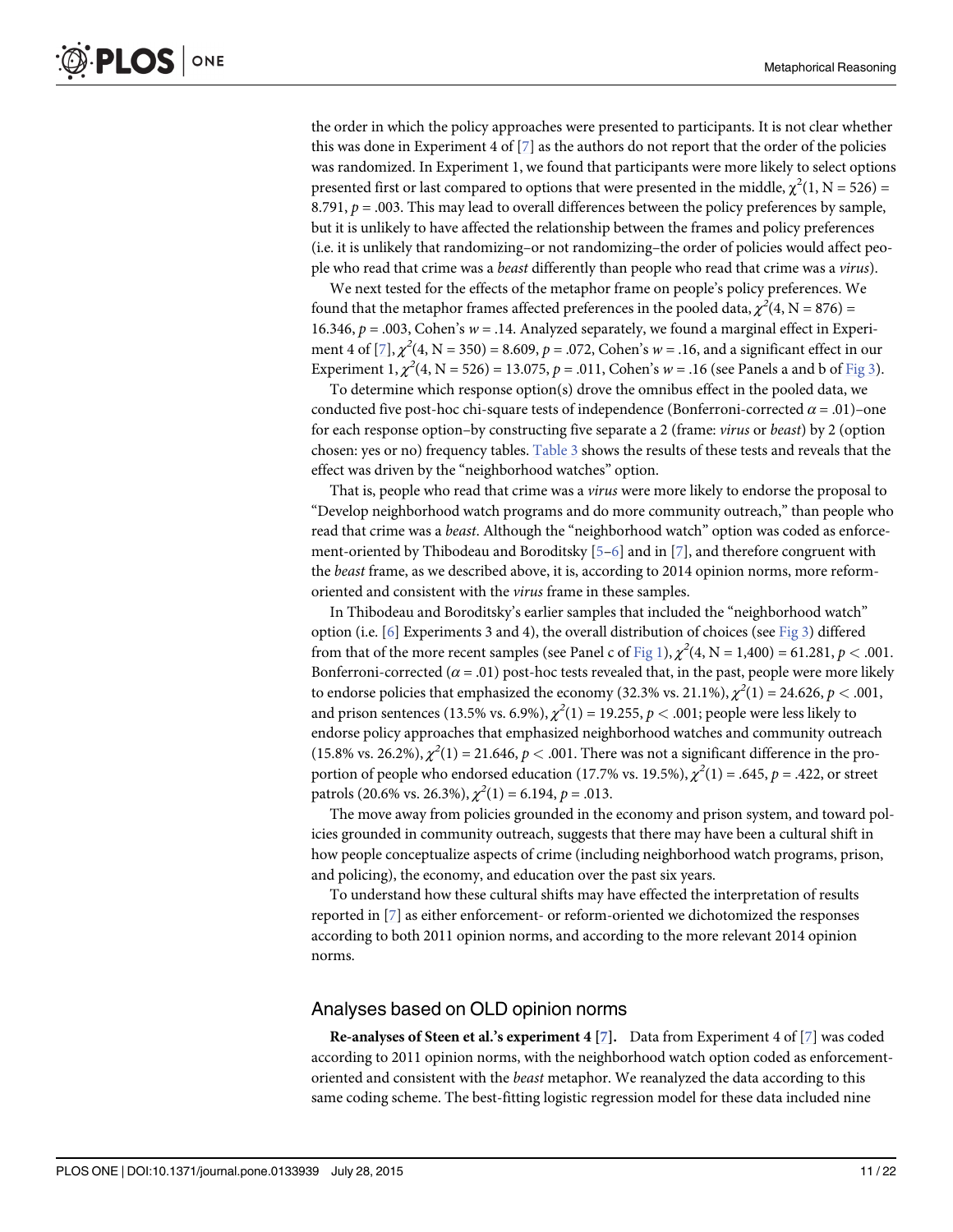<span id="page-11-0"></span>



[Fig 3. T](#page-10-0)he distribution of policy choices by metaphor frame for three samples. a. Steen et al.'s Experiment 4 of [\[7\]](#page-20-0) (from the virus and beast original report conditions); b. the current Experiment 1; and c. data pooled from Experiments 3 and 4 of [[6\]](#page-20-0). Error bars denote 95% confidence intervals.

doi:10.1371/journal.pone.0133939.g003

parameters (main effects for frame, political ideology, age, education, sex, and interactions between the frame and age, the frame and education, and the frame and sex; AIC = 461.55; the AIC<sub>min</sub> = 483.89; the AIC<sub>max</sub> = 465.86).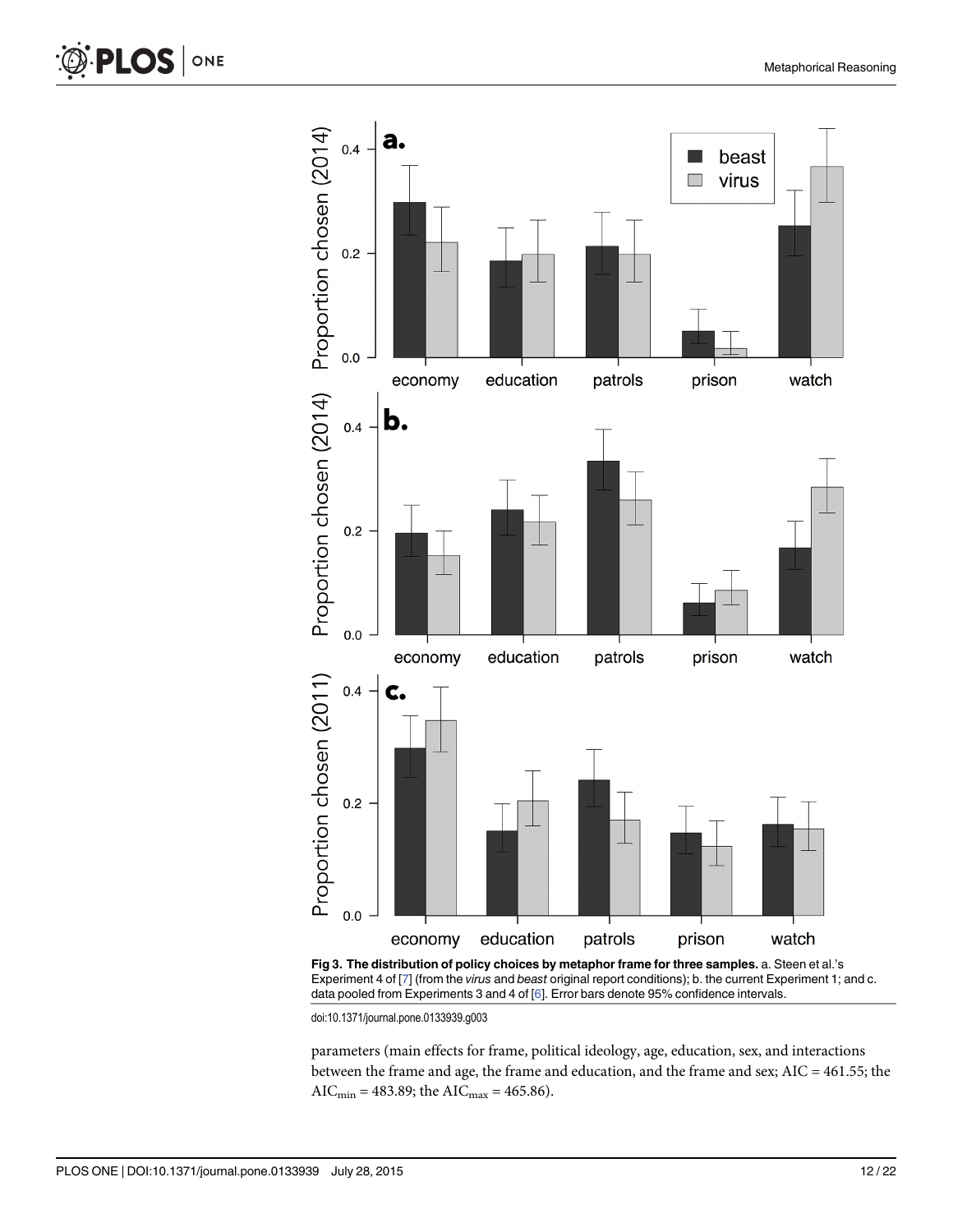|                 | Economy    | Education | <b>Patrols</b> | <b>Prison</b> | Watch      |
|-----------------|------------|-----------|----------------|---------------|------------|
| Beast (n = 423) | 101 (.239) | 92(.217)  | 120 (.284)     | 24 (.057)     | 86 (.203)  |
| Virus (n = 453) | 81 (.179)  | 95(.210)  | 107 (.236)     | 27(.060)      | 143 (.316) |
| $\chi^2(1)$     | 4.421      | 0.039     | 2.328          | 0.001         | 13.728*    |

#### <span id="page-12-0"></span>[Table 3.](#page-10-0) Frequencies (and proportions) of selections of each policy by frame.

Note. Data are pooled from Steen et al.'s Experiment 4 [\[7\]](#page-20-0) and the current Experiment 1. Asterisk indicates significance at the Bonferroni-corrected level of .01.

doi:10.1371/journal.pone.0133939.t003

This analysis revealed that, as reported in  $[7]$  $[7]$  $[7]$ , there were no main effects of the metaphor frame (although the best fitting model included a regressor for frame it was not a significant predictor in the model). There were, however, significant effects of the covariates. Older participants were more likely to be enforcement-oriented,  $B = 0.070$ ,  $SE = .019$ ,  $p < .001$ , and people with more education were more likely to be reform-oriented,  $B = -0.513$ ,  $SE = .141$ ,  $p < .001$ . In addition, Democrats were more likely to be reform-oriented than Republicans,  $B = .848$ ,  $SE =$ .848,  $p = .016$  (Democrats and Independents showed similar policy preferences).

Experiment 1. We used the same procedure and 2011 coding scheme to analyze the data from our own Experiment 1. The best fitting model for these data included six parameters (main effects for the frame, sex, age, and political affiliation;  $AIC = 699.26$ ; the  $AIC_{min} =$ 710.49; the AIC $_{\text{max}}$  = 711.91). This model revealed significant effects of age,  $B = .022$ ,  $SE = .010$ ,  $p = .021$ , and political ideology: Republicans were more enforcement-oriented than Independents,  $B = .848$ ,  $SE = .848$ ,  $p = .016$ , and Democrats,  $B = .801$ ,  $SE = .290$ ,  $p = .006$  (Democrats and Independents showed similar policy preferences). The frame was not discarded by the model, but it was not a significant predictor of participants' responses.

**Pooled data.** We then pooled the data from Experiment 4 of  $[7]$  with that of our Experiment 1 ( $N = 876$ ). We used the same stepwise fitting algorithm to select the best model to predict participant's policy choice. In this case two additional parameters were included (one to test for a difference by experiment and one to test for an interaction between the experiments and frames). The best fitting model from the pooled data is shown in Table  $4$  (AIC = 1164.2;  $AIC_{min} = 565.64; AIC_{max} = 1194.6.$ 

This model revealed a significant effect of the frame: on this coding scheme, people who read that crime was a virus appear more enforcement-oriented, as do older participants, and Republicans (and Republicans appear more enforcement-oriented than Democrats,  $B = .785$ ,  $SE = .221, p < .001$ ).

While some of the effects are consistent with the findings of Thibodeau and Boroditsky [\[5](#page-20-0)–  $6$ ] (e.g., that Republicans were more enforcement-oriented), the apparent effect of the metaphor frame was exactly the reverse (i.e. the virus frame seemed to make people more enforcement-oriented). To examine whether this apparent discrepancy was due to an outdated coding scheme, we examined the same data but this time coding the responses according to new norming data.

#### Analyses based on NEW opinion norms

"Watch" coded as reform-oriented. In light of the results of the current norming tasks, we recoded the neighborhood watch option as reform-oriented and consistent with the *virus* frame and then refit logistic regression models to Experiment 4 of [\[7\]](#page-20-0) and our Experiment 1. The best fitting model for the pooled data is shown in  $Table 5 (AIC = 1060.9; AIC<sub>min</sub> = 1096.7;$  $Table 5 (AIC = 1060.9; AIC<sub>min</sub> = 1096.7;$  $AIC_{max} = 1074.0$ .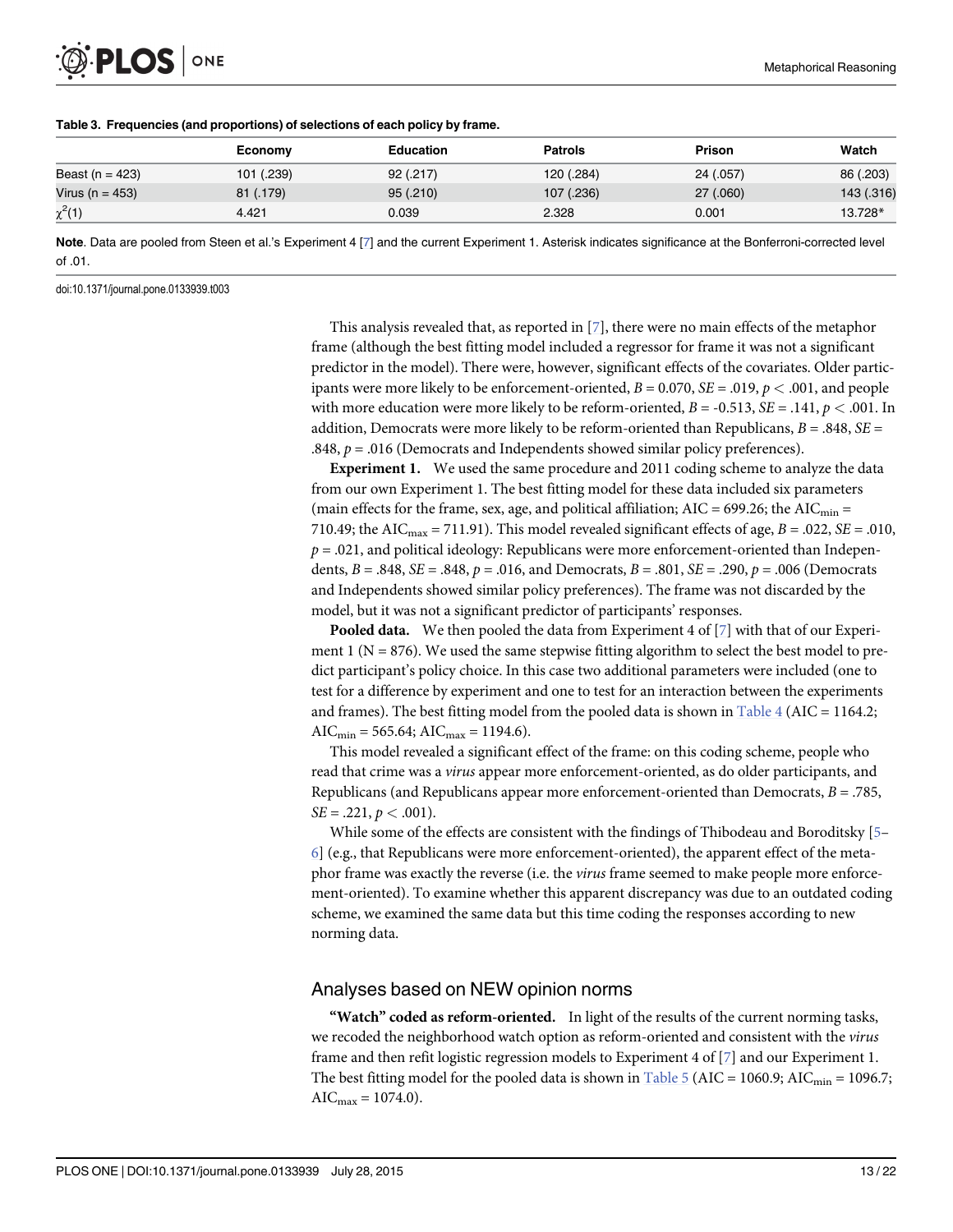| <b>Coefficient</b>          | в        | SE    | р      |
|-----------------------------|----------|-------|--------|
| (Intercept)                 | $-1.072$ | 0.413 | 0.010  |
| <b>Frame: Virus</b>         | 0.958    | 0.480 | 0.046  |
| Age                         | 0.043    | 0.011 | < .001 |
| <b>Pol: Democrat</b>        | $-0.232$ | 0.152 | 0.127  |
| Pol: Republican             | 0.553    | 0.218 | 0.011  |
| Education                   | $-0.072$ | 0.050 | 0.148  |
| <b>Current Experiment 1</b> | 0.308    | 0.160 | 0.054  |
| Virus * Age                 | $-0.021$ | 0.014 | 0.155  |

<span id="page-13-0"></span>[Table 4.](#page-12-0) The best fitting logistic regression model for data pooled from Steen et al.'s Experiment 4 [[7](#page-20-0)] and the current Experiment 1 based on an old coding scheme.

Note. Positively signed coefficients (Bs) reflect an increased likelihood of selecting an enforcementoriented response.

doi:10.1371/journal.pone.0133939.t004

This model revealed an effect of the metaphor frame in the predicted direction. People who read that crime was a virus were more likely to prefer a policy response that was consistent with the *virus* metaphor (i.e. to be more reform-oriented): 34.0% of participants who read that crime was a beast chose an enforcement-oriented response compared to 29.6% of participants who read that crime was a *virus*. Participants were 4.9 and 5.1 percentage points more likely to choose an enforcement-oriented response in Steen et al.'s Experiment 4 [[7](#page-20-0)] and our Experiment 1, respectively.

In addition, Republicans were more likely to be enforcement-oriented than Independents and Democrats,  $B = 1.008$ ,  $SE = .213$ ,  $p < .001$ . On average, Republicans choose an enforcement-oriented response 50.7% of the time; Independents and Democrats choose an enforcement-oriented response 29.6% and 26.6% of the time, respectively.

Participants in the current Experiment 1 were also more enforcement-oriented than participants in Experiment 4 of  $[7]$  $[7]$  $[7]$ . However, importantly, the frame showed a similar effect in the two experiments as there was no interaction between the experiments and the frames.

Separate analyses on the data from Experiment 4 of  $\lceil 7 \rceil$  and the current Experiment 1 reveal consistent results. The best-fitting model for Experiment 4 of [[7\]](#page-20-0) included five predictors (frame, political ideology, time spent reading the report, and an interaction between the frame and time spent reading the report;  $AIC = 383.7$ ;  $AIC<sub>min</sub> = 387.76$ ; the  $AIC<sub>max</sub> = 397.0$ ). People

| <b>Coefficient</b>              | B        | SE    | р       |
|---------------------------------|----------|-------|---------|
| (Intercept)                     | $-1.628$ | 0.329 | < 0.001 |
| <b>Frame: Virus</b>             | $-0.474$ | 0.231 | 0.041   |
| Sex: Male                       | $-0.105$ | 0.216 | 0.626   |
| Age                             | 0.012    | 0.007 | 0.100   |
| <b>Pol: Democrat</b>            | $-0.120$ | 0.169 | 0.479   |
| <b>Pol: Republican</b>          | 0.888    | 0.208 | < 0.001 |
| <b>Experiment: Experiment 1</b> | 0.643    | 0.158 | < 0.001 |
| Virus * Male                    | 0.478    | 0.304 | 0.116   |

[Table 5.](#page-12-0) The best fitting model of re-coded data from Steen et al.'s Experiment 4 [[7](#page-20-0)] and the current Experiment 1 based on a current coding scheme.

Note. Positively signed coefficients (Bs) reflect an increased likelihood of selecting the enforcementoriented response.

doi:10.1371/journal.pone.0133939.t005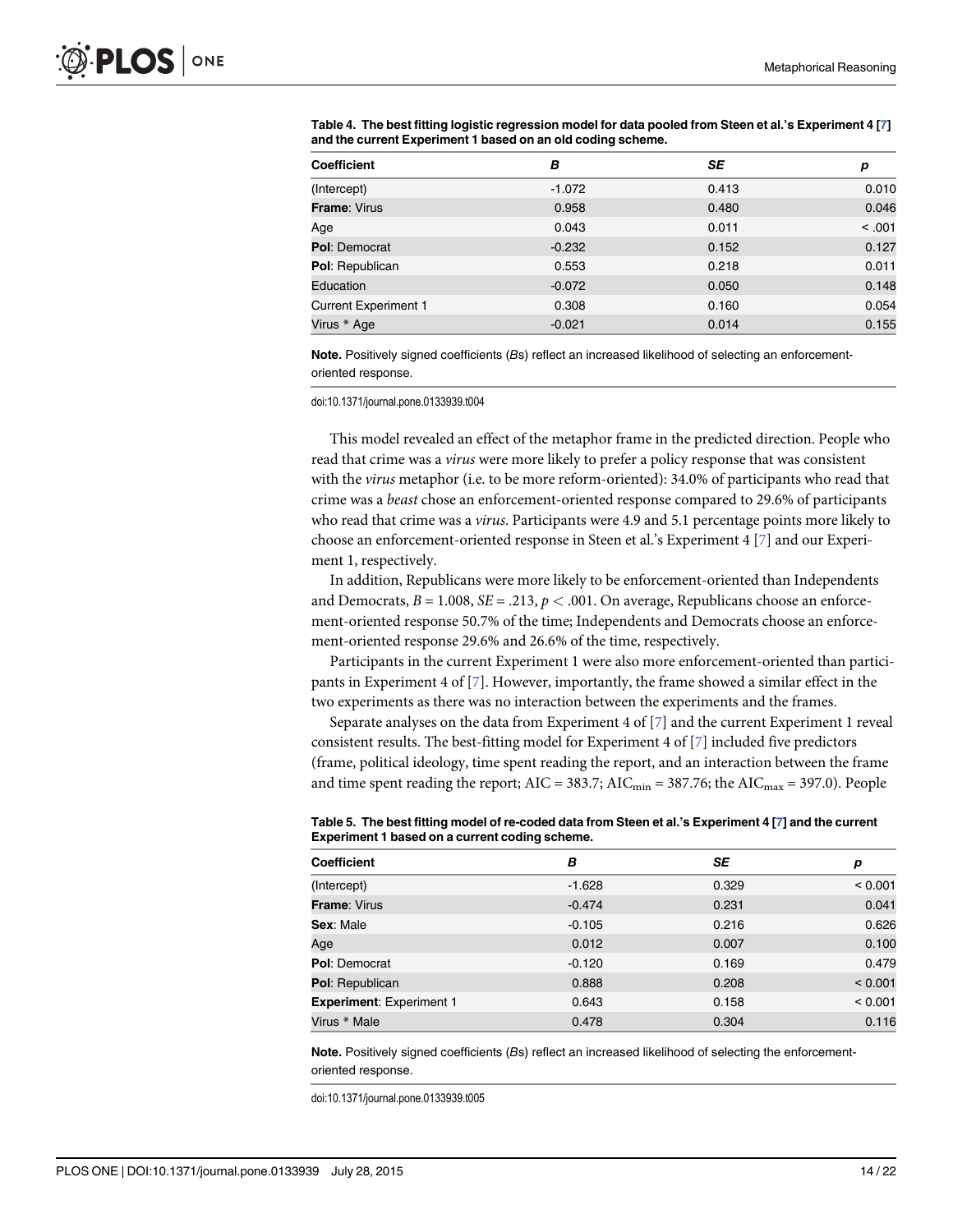who read that crime was a *virus* were more likely to select a policy that was consistent with the *virus* frame (i.e. a reform-oriented response),  $B = -1.362$ ,  $SE = .649$ ,  $p = .036$ . Republicans were more likely to select an enforcement-oriented response compared to Independents,  $B = .735$ ,  $SE = .343$ ,  $p = .032$ , and Democrats,  $B = 1.053$ ,  $SE = .355$ ,  $p = .003$ .

The best fitting model for Experiment 1 included seven predictors (frame, sex, age, political ideology, and an interaction between the frame and sex;  $AIC = 680.57$ ;  $AIC_{min} = 694.56$ ;  $AIC$  $_{\text{max}}$  = 692.99). People who read that crime was a *virus* were more likely to select a reform-oriented response,  $B = -.559$ ,  $SE = .283$ ,  $p = .048$ . And Republicans were more likely to prefer enforcement-oriented policies compared to Independents,  $B = .958$ ,  $SE = .264$ ,  $p < .001$ , and Democrats,  $B = 1.013$ ,  $SE = .272$ ,  $p < .001$ .

To summarize, both data sets reveal the predicted effect of metaphorical frame on policy preference, replicating prior findings  $[5-6]$  $[5-6]$  $[5-6]$ . The apparent discrepancy reported in  $[7]$  $[7]$  was introduced because the coding scheme in [\[7](#page-20-0)] relied on outdated opinion norms. While opinion on the topic of crime and people's interpretation of different response options has shifted over time, the effect of metaphorical framing has remained.

## Experiment 2: Excluding the Neighborhood Watch Option

To further investigate the reliability of the framing effect and to ensure that it could be elicited in the absence of the relatively ambiguous "neighborhood watch" option, we conducted a follow-up experiment in which participants were asked to choose between two policy approaches. In Experiment 2 there were two framing conditions (virus and beast) and two response options: "education" and "patrols". We chose these two policy options because they clearly differed along the two relevant dimensions: the "patrols" option was viewed as more consistent with the beast frame and was rated as more enforcement-oriented; the "education" option was viewed as more consistent with the virus frame and was rated as more reform-oriented. In addition, both of these response options were widely endorsed in previous experiments, unlike, for instance, the "prison" option, which was viewed as effective by only a small proportion of participants.

In this case, we found that 54.4% of policy preferences were congruent with the metaphor frame (i.e. on coding the "patrols" option as congruent with the beast metaphor and the "education" option as congruent with the *virus*),  $\chi^2(1, N = 521) = 4.240$ ,  $p = .039$ ,  $w = .09$ . Republicans were more enforcement-oriented than Democrats,  $B = .921$ ,  $SE = .282$ ,  $p = .001$ , and Independents were more enforcement-oriented than Democrats,  $B = .538$ ,  $SE = .197$ ,  $p = .006$ (the best fitting model included seven parameters: frame, sex, political ideology, time spent reading the report, and an interaction between the frame and sex;  $AIC = 702.49$ ;  $AIC_{min} =$ 712.23; AIC $_{\text{max}}$  = 713.98).

That is, 61.0% of participants who read that crime was a beast preferred a policy that emphasized increasing "patrols" over reforming "education." In contrast, 53.4% of participants who read that crime was a *virus* preferred the enforcement-oriented policy. For context, 70.7% of Republicans, 61.1% of Independents, and 48.8% of Democrats preferred the enforcementoriented approach.

#### **Covertness**

Finally, we wished to test for evidence that the influence of the frame was due to participant's active use of the metaphors to reason about crime in all three experiments. Consistent with  $[6]$ , we reasoned that if people were actively using the frame to make their policy preference, they should be able to remember the frame a few moments later.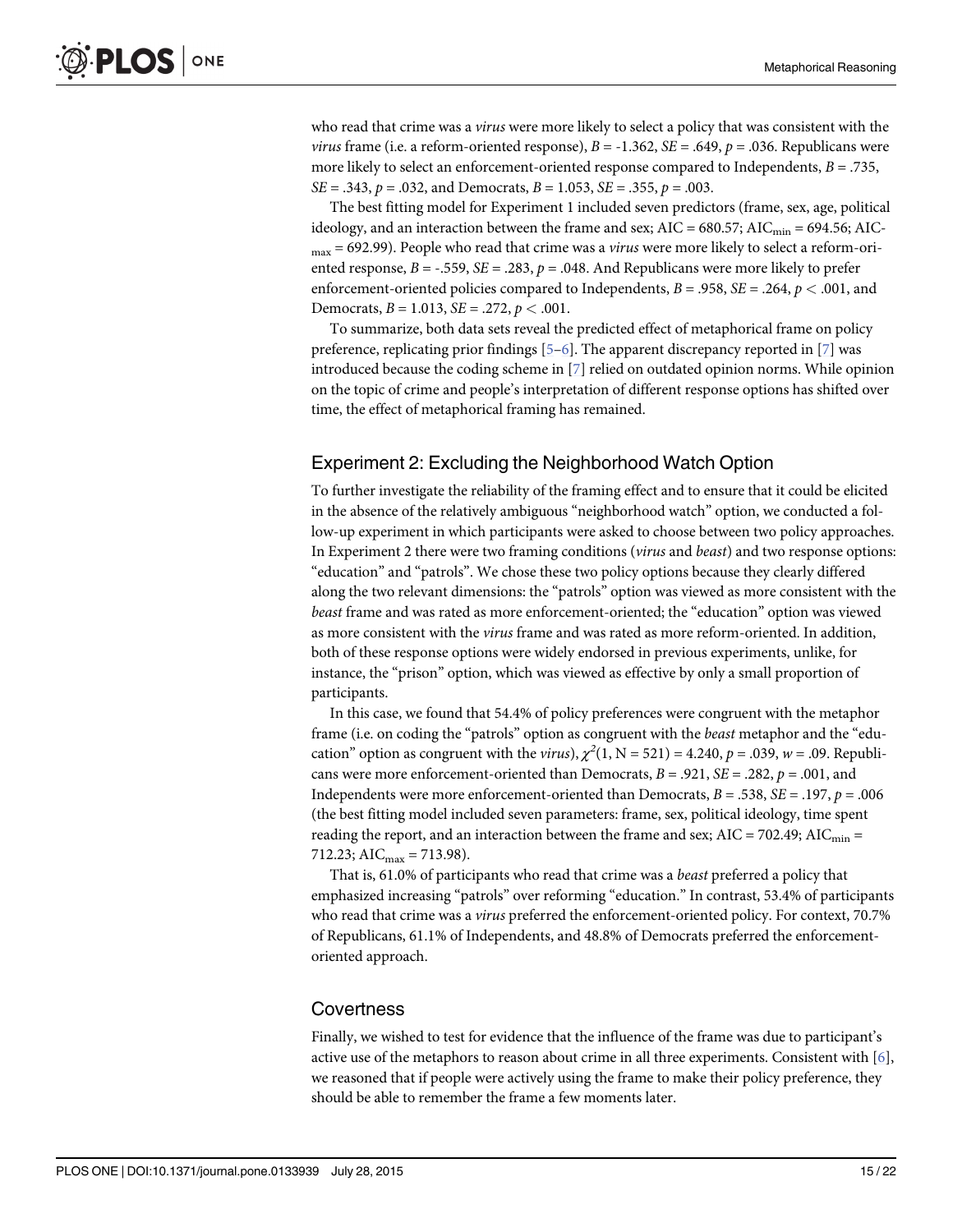To test whether people actively used the metaphor to influence their reasoning, we analyzed data from the follow-up cued recall question. In Steen et al.'s Experiment 4 [\[7](#page-20-0)] and the current experiments people were asked whether they could remember the metaphor that was used to frame the issue in the original version of the crime report. We pooled data from these three experiments (from conditions in which a metaphor frame and the original crime report were used) and fit an initial model without the recall information  $(N = 1,123)$ . This model included the full set of predictor variables (main effects for frame, age, sex, political ideology, education, and time spent reading the report, as well as a categorical predictor to account for differences in enforcement-orientation between the experiments; and interactions between the frame and each of the other variables).

The best fitting model included two predictors (five parameters)–frame and experiment  $(AIC = 1,440.6; AIC<sub>min</sub> = 1509.3; AIC<sub>max</sub> = 1456.5)$ . Critically, the model revealed that people who read the crime was a *beast* were more likely to select an enforcement-oriented policy response,  $B = 1.435$ ,  $SE = .602$ ,  $p = .017$ .

In each sample, a majority of participants (64.6% overall) were able to recall the frame (the exact word or a close synonym),  $\chi^2(1, N = 1,123) = 95.22, p < .001$ , Cohen's  $w = .29$ . However, there were a substantial number in each sample who did not remember the frame (41.7%, 35.6%, and 28.3% Steen et al.'s Experiment 4 [\[7](#page-20-0)] and the current Experiments 1 and 2, respectively). We found that people were more likely to remember the *virus* (70.2%) than the *beast* frame (58.3%),  $\chi^2(1, N = 1,123) = 19.287, p < .001$ , Cohen's w = .13.

However, we did not find that people who remembered the frame were more likely to choose a consistent policy response. Adding this measure to the previously reported model (as an interaction with the frame) revealed that participants in the beast condition who remembered the frame were no more enforcement- (or reform-) oriented than people who did not,  $B = .078$ ,  $SE = .179$ ,  $p = .661$ , nor were participants in the *virus* condition who remembered the frame more reform- (or enforcement-) oriented,  $B = .118$ ,  $SE = .201$ ,  $p = .557$  (AIC = 1,444.1). We also found that when we included this measure in a full model, the stepwise selection algorithm did not include it among the best-fitting subset of predictors ( $AIC_{max} = 1460.1$ ).

That is, consistent with earlier findings [\[6](#page-20-0)] we found that people who did not remember the metaphor frame were just as likely to show an influence of the frame. This suggests that the metaphor covertly affects the way at least some people reason about crime.

## **Summary**

The analysis of Steen et al.'s Experiment 4  $[\mathbb{Z}]$  and our Experiments 1 and 2, in which a metaphor frame (virus or beast) was used in conjunction with the original crime report, reveal a reliable effect of the frame on people's policy preference. The apparent discrepancy reported in [\[7](#page-20-0)] was introduced because the coding scheme in [\[7](#page-20-0)] relied on outdated opinion norms. In the 2014 sociopolitical context "Develop[ing] neighborhood watch programs and do[ing] more community outreach" was viewed as more reform-oriented and consistent with the virus frame. Coding the data according to current opinion norms reveals a consistent effect of metaphorical frame.

In addition, we found an effect of the frames on raw (i.e. uncoded) policy preferences in the experiments that included five response options. In particular, people who read that crime was a virus were more likely to endorse the "neighborhood watch" option compared to people who read that crime was a beast. In Experiment 2, we found that the metaphor framing effect did not rely on the presence of this response option. When people were asked to choose between two options that clearly differed the degree to which they were reform- or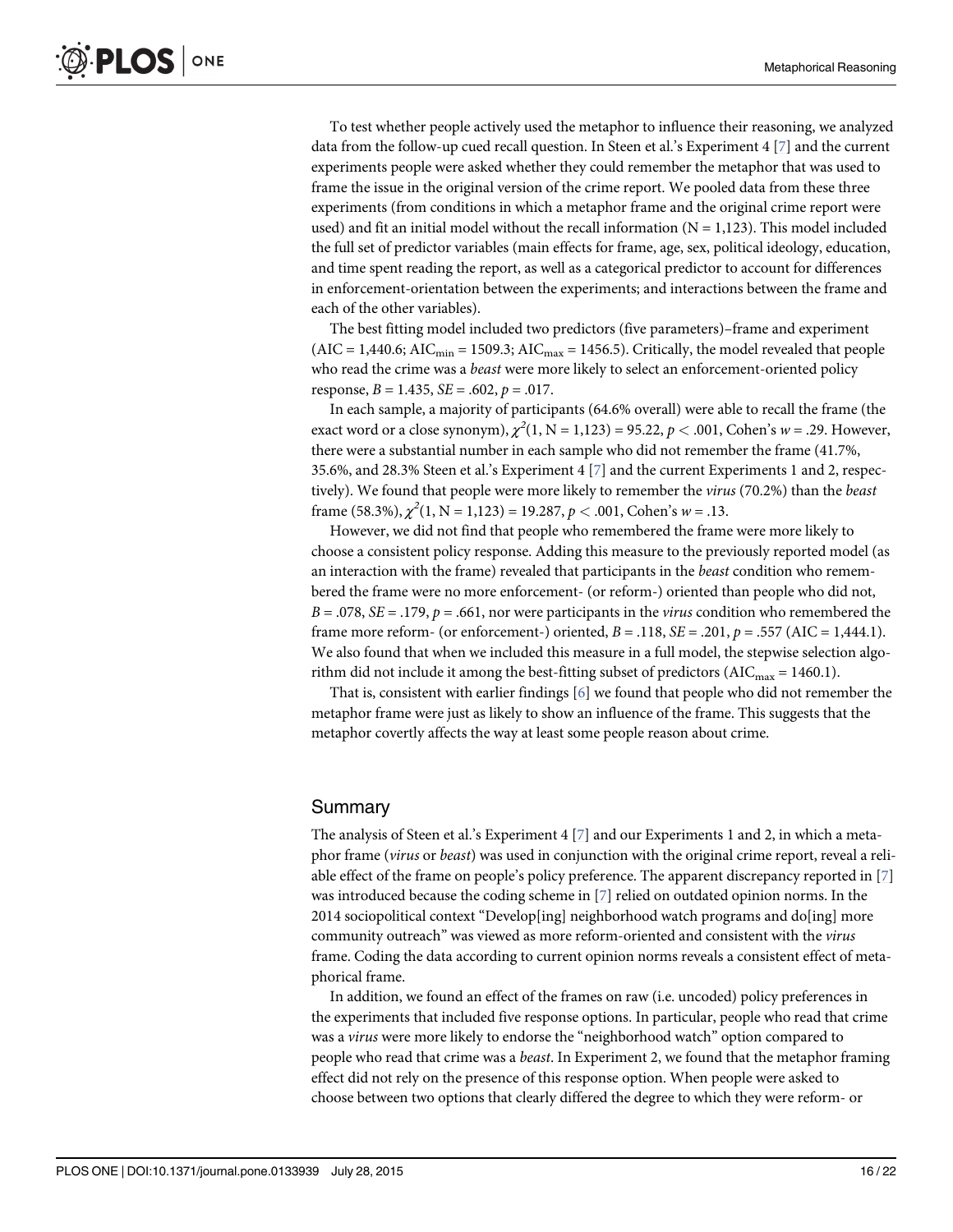<span id="page-16-0"></span>enforcement-oriented (and consistent with the *virus* and *beast* metaphors), we found a reliable effect of the metaphor frames.

We also consistently found that Republicans were more likely to endorse enforcement-oriented policy approaches (regardless of how the neighborhood watch option was coded or how many policy options were included).

For an ecological context, we can compare the shift associated with changing the metaphor to predictable differences that we found by political affiliation. Whereas Republicans' likelihood of selecting an enforcement-oriented response was  $10-20$  percentage points greater than that of Independents or Democrats, people who read that crime was a beast were 5–7 percentage points more likely to choose an enforcement-oriented response. Of course, the size of the shift in opinion induced by metaphors in these studies should be interpreted in context. The materials were designed to test whether a change of just one metaphorical word could create a difference in how people understood and reasoned about the problem of crime. The materials were not designed to maximize differences. In natural contexts, metaphors can be extended, repeated, and amplified with supporting information, and so may lead to larger shifts in opinion.

Further, we found evidence that the metaphor covertly influenced at least some people's reasoning about crime, as the effect of the frame was not restricted to people who remembered the frame.

One additional conclusion that can be drawn from these experiments is that it can be difficult to study framing in a dynamic real-world context. The issue of crime is consistently a focal issue in the media, although the way it is covered changes in predictable and unpredictable ways depending on the media outlet and as a result of salient events and political cycles [\[12](#page-21-0)– [14\]](#page-21-0). These variables can have profound effects on the way people think about crime  $[15-18]$  $[15-18]$  $[15-18]$  $[15-18]$ . As a result, it is wise to use within-sample norming studies to gauge the degree to which people view response options as consistent with frames.

## Can we tell which of the two metaphors (or both) are doing the work?

The results presented above and in prior work show that framing crime as a *beast* makes people more likely to prefer enforcement-oriented solutions than if crime had been framed as a virus. The results so far inform us that there is a psychological difference between the two metaphorical frames. However they do not tell us how the metaphors are shaping people's views relative to what they would have thought without a metaphor. Are both metaphors equally contributing to the separation of opinion in the two conditions, or is just one of the metaphors doing all the work? It is also possible, for example, that both beast and virus metaphors make people more enforcement-oriented than they would have been without the metaphors, but the effect of the beast metaphor is stronger. Likewise, it is possible that both the beast and virus metaphors make people more reform-oriented than they would have been without the metaphors, but the effect of the virus metaphor is stronger.

These questions raise an interesting conundrum. What is an appropriate baseline that we can use to measure against? Here, we consider several possibilities:

Compare to opinion prior to study. One might try to obtain a baseline by asking people's opinions on the topic prior to the study (without reading about the crime situation in Addison, as in Experiments 1 and 2 of  $[7]$  $[7]$ ). There are several problems with this approach. First, reading about a specific instance of crime in a city, and learning the specific numbers of offenses, may in itself change what people imagine when they approach thinking about crime. As a result, any difference of opinion observed between measures taken before reading the paragraph and measures taken after reading the paragraph may be due to the information and contextual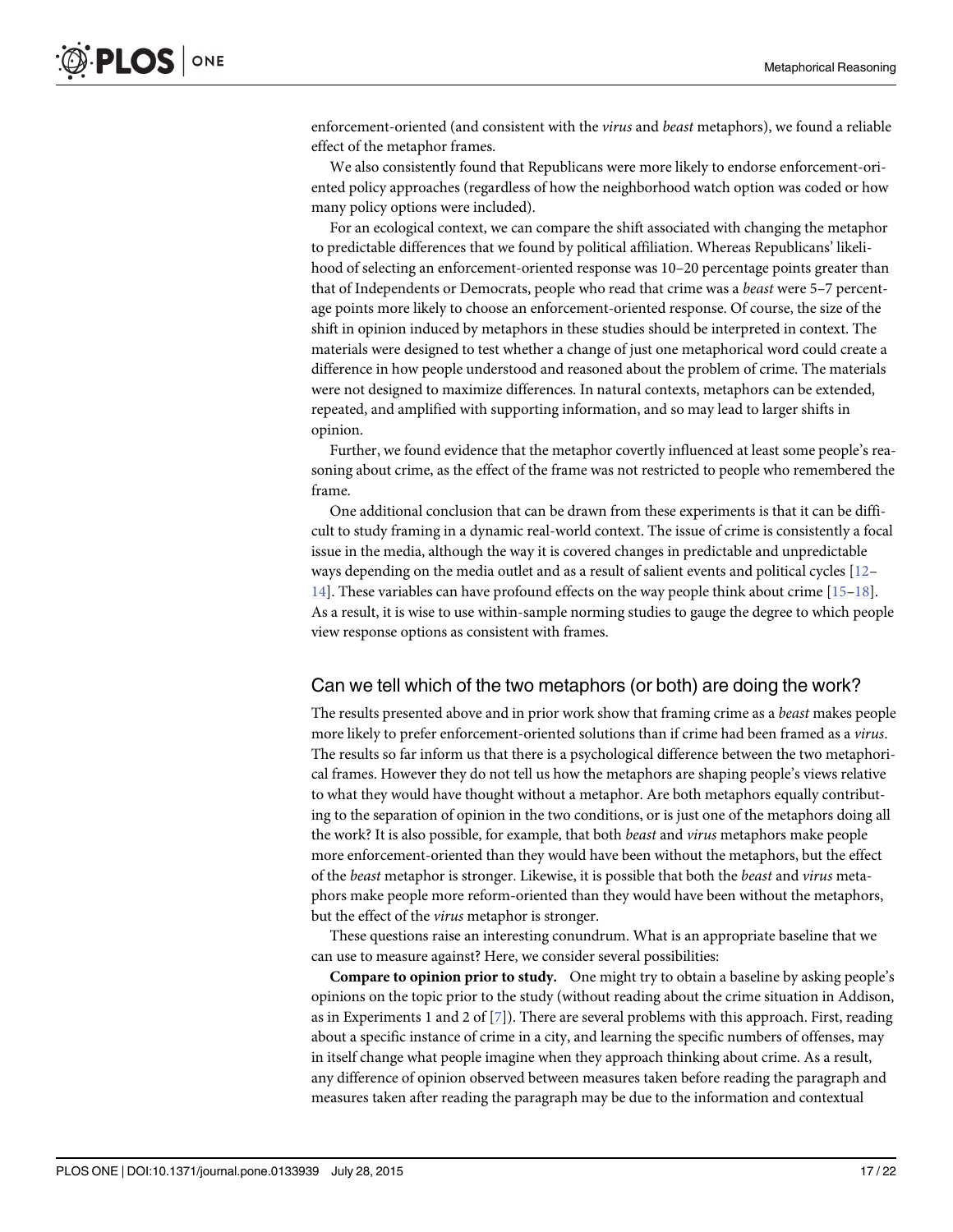<span id="page-17-0"></span>cuing contained in the paragraph itself (regardless of metaphors). Second, if pre- and post-test measures are taken close to each other in time, with participants being asked the same questions twice, the design becomes vulnerable to strategic decisions on the part of the participants.

For some, the pre-test may serve as an anchor, as people tend to prefer consistency in expressing their attitudes and preferences (e.g.,  $[19]$  $[19]$  $[19]$ ). Others may think that they are *supposed* to change their preference–or else why would they be asked this question a second time? In such cases participants may wish to please the experimenter and try to guess how the experimenter would want their answer to change from pre-test to post-test.

One fix might be to give the pre-test a year or a few months before the post-test so that people have a chance to forget about their initial judgment. This method however would still be susceptible to the possibility that just reading the paragraph about crime in itself (regardless of metaphors) shifts people's thinking about crime in the moment.

Further, while it might be intuitively tempting to think that a pre-test is needed in order to know whether the metaphorical frames really caused a change in people's preferences, this intuition stems from an under-appreciation of the logic of random assignment to conditions in experimental design.

Experimental designs that are fully between-subjects are frequently used to test the effects of interventions on behavior. A basic premise of experimental design is that by randomly assigning experimental subjects to different treatment conditions, one can infer that differences in outcomes must be attributed to differences in treatment. The logic of random assignment allows one to infer a causal link between the treatment variable and the outcome measure. The same random assignment logic applies whether the subjects of study are pea plants and the treatment conditions vary soil moisture, or the subjects of study are people and the treatment conditions are different linguistic frames for a problem. Consider Kahneman and Tversky's [\[20](#page-21-0)] seminal work on gain versus loss framing. As a result of these kinds of experiments, it is widely accepted that people are more likely to prefer a sure gain but a probabilistic loss, despite the fact that participants were not pretested for their willingness to take probabilistic risks.

Compare to a "neutral" or "non-metaphorical" framing. Another approach to obtaining a baseline against which to measure the effects of the two metaphors is to run a "neutral" or a "non-metaphorical" condition. This path too is problematic. How would one establish that any alternative framing is indeed "neutral" with respect to the two metaphorical framings?

For example, suppose we replace "Crime is a beast/virus ravaging the city of Addison" with "Crime is a problem ravaging the city of Addison" (as in  $[7]$  $[7]$  $[7]$ ). There are two concerns.

- 1. How do we know that problem is not in fact more similar to one of the metaphors than the other? For example, if we were to find that responses to the beast frame are the same as to the problem frame, are we licensed to conclude that it is the virus frame that affects people's thinking? Clearly not. All we would know is that the beast frame and the problem frame are more similar to each other than the *virus* frame. Since there is no external standard by which we could judge the *problem* frame as neutral, comparing the other two conditions to the problem frame doesn't get us any closer to answering which of the frames may or may not have more of an effect on reasoning.
- 2. Linguistic stimuli are complex and people's responses to linguistic stimuli depend strongly on many properties such as frequency, vividness, conventionality, emotional valence, arousal and so on. Replacing *beast* or *virus* with *problem* introduces a host of uncontrolled changes along these dimensions. The same issue holds if one simply removes the words beast or virus so that the report begins, "Crime is ravaging the city of Addison." Replacing or removing the key metaphorical words does not make a neutral stimulus, it makes a *differ*ent stimulus.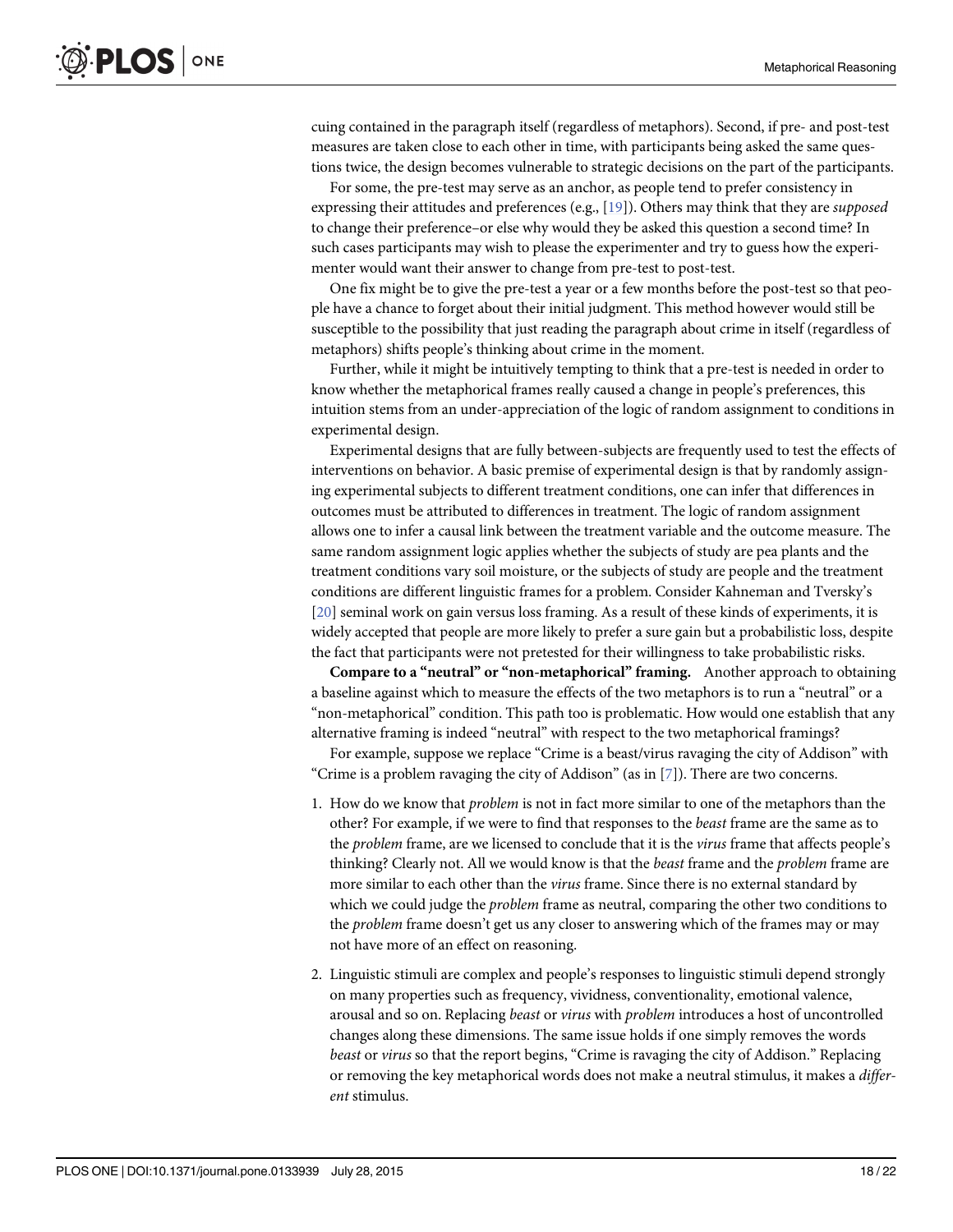

|          | <b>Ranked Severity</b> | <b>Rated Severity</b> | Metaphoricity | Conventionality | Preferred   |
|----------|------------------------|-----------------------|---------------|-----------------|-------------|
| Beast    | 2.23(.987)             | 79.6 (17.0)           | 88.7 (13.9)   | 33.4(24.1)      | 35 (14.1%)  |
| Virus    | 2.37(.916)             | 78.0 (15.9)           | 86.6 (16.0)   | 40.1 (26.1)     | 40 (16.1%)  |
| Problem  | 3.55(.916)             | 58.1 (26.8)           | 22.2(25.5)    | 88.4 (15.3)     | 59 (23.8%)  |
| Horrific | 1.94 (.911)            | 81.3(16.7)            | 29.2(26.8)    | 73.3 (15.3)     | 114 (46.0%) |

#### Table 6. Mean ratings of three "Crime is a ..." frames (sd).

doi:10.1371/journal.pone.0133939.t006

In the following section we report data from a norming task (Norming Study 2; Norming Task 3) in which we quantify the degree to which several frames for crime are emotionally salient, metaphorical, and conventional. These norming data illustrate several basic dimensions on which "crime is a problem" is a not an equivalent framing to "crime is a beast/virus."

## Norming the Frames

We sought to quantify four "crime is  $a \ldots$ " statements along several relevant dimensions (see Table 6). The four frames included: beast, virus, problem, and horrific problem.

In this norming study participants first rank-ordered the four frames according to how severe the classifications made the crime problem seem. A repeated measures ANOVA revealed that there were differences between the frames on this measure,  $F[3, 741] = 109.08$  $F[3, 741] = 109.08$  $F[3, 741] = 109.08$ ,  $p < .001$ . Bonferroni-corrected post-hoc paired t-tests ( $\alpha = .008$ ) revealed that the *problem* frame connoted a less severe instance of crime than any of the others ( $ps < .001$ ). In contrast, the horrific problem frame was viewed as more severe than the beast,  $t[247] = 2.834$ ,  $p = .005$ , or virus frames,  $t[247] = 3.333$ ,  $p = .001$ . No other comparisons were significant.

Second, participants rated the frames according to how severe they made crime seem. This measure yielded similar results,  $F[3, 741] = 109.80, p < .001$  $F[3, 741] = 109.80, p < .001$  $F[3, 741] = 109.80, p < .001$ . In this case Bonferroni-corrected post-hoc paired t-tests ( $\alpha$  = .008) revealed that the *problem* frame connoted a less severe instance of crime than any of the others ( $ps < .001$ ). But this measure did not reveal differences between any of the other pairs of frames.

Third, participants rated how metaphorical the frames seemed,  $F[3, 741] = 778.2$  $F[3, 741] = 778.2$  $F[3, 741] = 778.2$ ,  $p < .001$ . Paired t-tests revealed differences between each pair of frames (ps < .001; Bonferroni-corrected) except beast and virus, which were viewed as similarly metaphorical.

Fourth, participants rated how common or conventional the frames seemed, which also yielded significant differences,  $F[3, 741] = 389.41$  $F[3, 741] = 389.41$  $F[3, 741] = 389.41$ ,  $p < .001$ , in this case between each pair of frames (ps < .001; again, Bonferroni-corrected).

Finally, we measured participants' preference for the different frames. Participants were asked which frame they would prefer in order to convey a severe instance of crime,  $\chi^2(3,0)$  $N = 248$ ) = 63.323,  $p < .001$ ,  $w = .50$ . The most popular frame was horrific problem (46.0%), followed by problem (23.8%), virus (16.1%) and beast (14.1%).

These results suggest that a problem frame is not only less metaphorical than the virus or beast frames, but also is perceived to be describing a less severe instance of crime. In addition, the *problem* frame was viewed as a more conventional way of describing crime and participants preferred it over the metaphorical expressions.

The *horrific problem* frame was a better match to the *virus* and *beast* frames in some ways (i.e. it seemed to convey a similarly severe instance of crime.) However, like the problem frame it was viewed as a more conventional way of talking about crime and was judged to be more preferable than either of the metaphor frames.

Based on these results, we can be confident that differences in participants' policy preferences elicited by the virus and beast frames do not stem from differences in the degree to which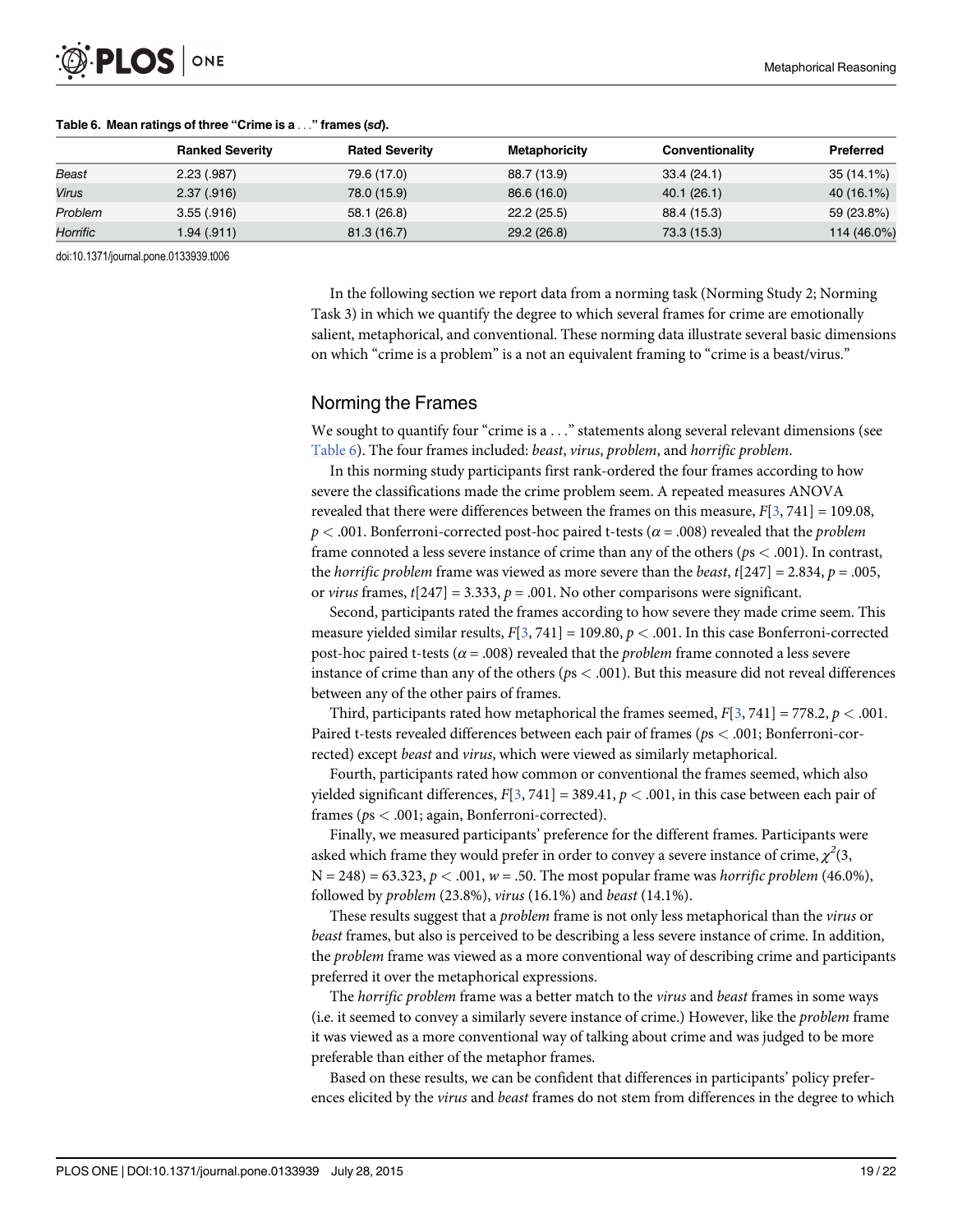<span id="page-19-0"></span>the frames are metaphorical or connote a severe instance of crime. However, a problem frame (or even a horrific problem frame) fails to control for important linguistic variables. As a result, neither of these "non-metaphorical" frames are "neutral" in the desired sense: neither differs from the metaphorical frames solely along the dimension of metaphoricity.

Further, it may not be possible to boil the differences between the frames down into one or two underlying dimensions as both metaphor frames seem to instantiate knowledge structures that dynamically affect the way that people build representations of the crime problem that is described in the report [\[5](#page-20-0)–[6](#page-20-0)].

## **Discussion**

In this paper, we have considered some of the factors that influence a metaphor framing effect for an important real world issue. Although the overall landscape of opinion on the topic of crime has shifted, we find that metaphors for crime continue to have an influence on people's reasoning about crime.

The findings to date also shed some light on the mechanisms through which metaphors may influence thinking. Both prior and current work finds that changing a single metaphorical noun is sufficient to initiate a shift in thinking. However, how people encounter this noun is important. Our prior work shows that simply thinking about the disconnected word "beast" or "virus" separate from the narrative about crime does not create a shift in opinion. The noun does not act alone. When a noun like beast or virus is used as a metaphor for crime, it instantiates a knowledge frame that then can coerce other information about the problem into the frame. We crafted our experimental materials to contain many elements that could be interpreted differently if one were thinking of them in the context of beasts as opposed to viruses. For instance, embedded in the description of crime are words and phrases–like "in good shape" and "no obvious vulnerabilities." These may take on different meanings when preceded by the virus or beast frame.

This interpretation is supported by the finding that the metaphorical frame is most powerful if it is encountered early. This way the frame can actively shape the process of building a representation for the problem. Indeed, we have found that when people encounter the metaphorical word at the end of the description, rather than the beginning, the metaphor does not influence their crime-reduction policy preferences [\[5\]](#page-20-0). This finding is also consistent with prior work on meaning instantiation, which has shown that people are better able to organize and remember descriptions of events and procedures when the topic of the description is presented early on (e.g., people are better able to understand a procedural description of washing clothes when they know they are reading a procedural description of washing clothes [[21\]](#page-21-0)).

Our investigations also offer a number of lessons for the burgeoning culture of rapid direct replication in psychological science. First, this work clearly demonstrates the advantages of publicly sharing data and materials. The fact that data from [\[7\]](#page-20-0) were available for re-analysis allowed us to discover an interesting new pattern and to follow up on this discovery with our own studies.

Second, this example highlights the importance of thinking about replication not in terms of individual studies, but in terms of lines of investigation. Often the interpretation of the results of any one experiment depends on many other ancillary pieces of data, norming results, and control conditions reported elsewhere in the same paper or in the same line work more broadly. In this case, arriving at a proper interpretation of results depended on having up-to-date opinion norms. Arriving at a meaningful culture of replication will require going beyond a focus on direct replication of disconnected single studies, and instead shifting to a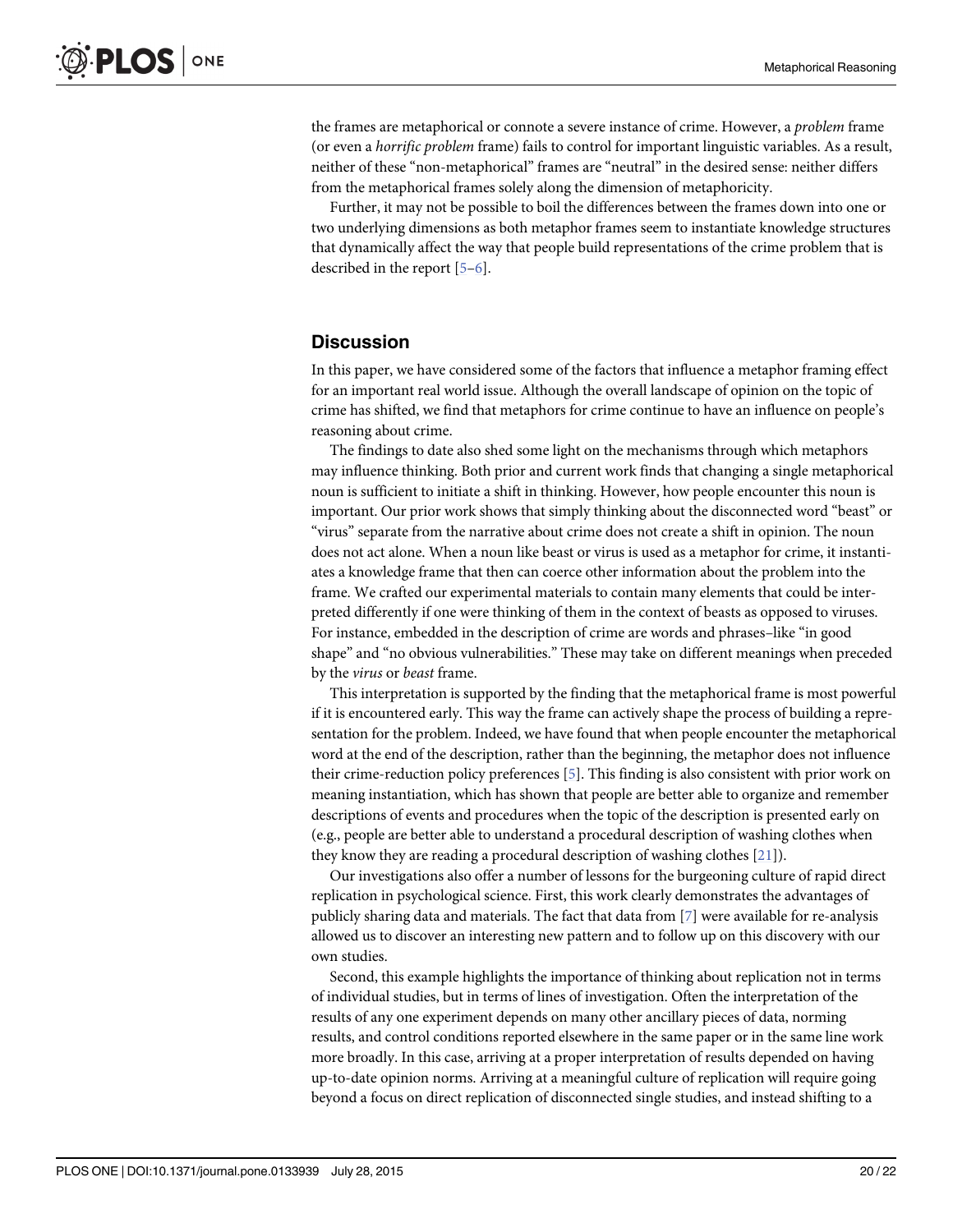<span id="page-20-0"></span>theoretically-informed consideration of the broader set of dependencies needed for interpreting any given finding.

Third, this work highlights the importance of analyzing the full scope of collected data. For instance, although Steen et al. [7] did not find evidence of a metaphor framing when the five response options were dichotomously coded, such a pattern is evident in the, raw, uncoded data.

## Conclusion

With three norming tasks and two experiments, we further explored a metaphor framing effect in an important and dynamic real world context: crime. The three norming tasks highlight critical factors for researchers to keep in mind when conducting framing studies in real world contexts. The first two reveal the importance of using up-to-date norming data; the third illustrates limitations of comparing metaphorical to non-metaphorical frames.

The two experiments replicate prior work  $[5-7]$  and pinpoint the cause of a reported null effect [7]. The first experiment shows that people are more likely to pursue enforcement-oriented policy interventions when crime is framed as a beast compared to when crime is framed as a virus. However, this experiment included a relatively ambiguous policy option–"neighborhood watches." In a follow-up experiment that excluded this option, we again found a reliable metaphor framing effect, showing that the effect of the metaphors did not depend on the presence of this ambiguous policy response.

In sum, the results confirm that natural language metaphors can affect the way we reason about complex problems.

## Acknowledgments

We would like to thank Ben Bergen, Stephen Flusberg, and Caitlin Fausey for inspiration and helpful, critical discussion of the content of this paper and the issues it addresses.

## Author Contributions

Conceived and designed the experiments: PHT LB. Performed the experiments: PHT. Analyzed the data: PHT. Contributed reagents/materials/analysis tools: PHT LB. Wrote the paper: PHT LB.

#### References

- [1.](#page-0-0) Steen GJ, Dorst A, Herrmann B, Kall A, Krennmayr T, Pasma T (2010) A method for linguistic metaphor identification. Amsterdam, The Netherlands: Benjamins.
- [2.](#page-0-0) Lakoff G, & Johnson M (1980) Metaphors we live by. Chicago: University of Chicago Press.
- [3.](#page-0-0) Hauser DJ, Schwarz N (2015) The war on prevention: Bellicose cancer metaphors hurt (some) prevention intentions. Personality and Social Psychology Bulletin, 41, 66–77.
- 4. Landau MJ, Sullivan D, Greenberg J (2009) Evidence that self-relevant motives and metaphoric framing interact to influence political and social attitudes. Psychological Science, 20, 1421–1427.
- [5.](#page-0-0) Thibodeau PH, Boroditsky L (2011) Metaphors we think with: The role of metaphor in reasoning. PLoS One 6: e16782. doi: [10.1371/journal.pone.0016782](http://dx.doi.org/10.1371/journal.pone.0016782) PMID: [21373643](http://www.ncbi.nlm.nih.gov/pubmed/21373643)
- [6.](#page-0-0) Thibodeau PH, Boroditsky L (2013) Natural language metaphors covertly influence reasoning. PLoS One 8(1): e52961.
- [7.](#page-0-0) Steen GJ, Reijnierse WG, Burgers C (2014) When Do Natural Language Metaphors Influence Reasoning? A Follow-Up Study to Thibodeau and Boroditsky (2013). Plos One 9(12: ): e113536. doi: [10.1371/](http://dx.doi.org/10.1371/journal.pone.0113536) [journal.pone.0113536](http://dx.doi.org/10.1371/journal.pone.0113536)
- [8.](#page-8-0) Jaeger FT (2008) Categorical data analysis: Away from ANOVAs (transformation or not) and towards logit mixed models. Journal of Memory and Language, 59(4), 434–446.